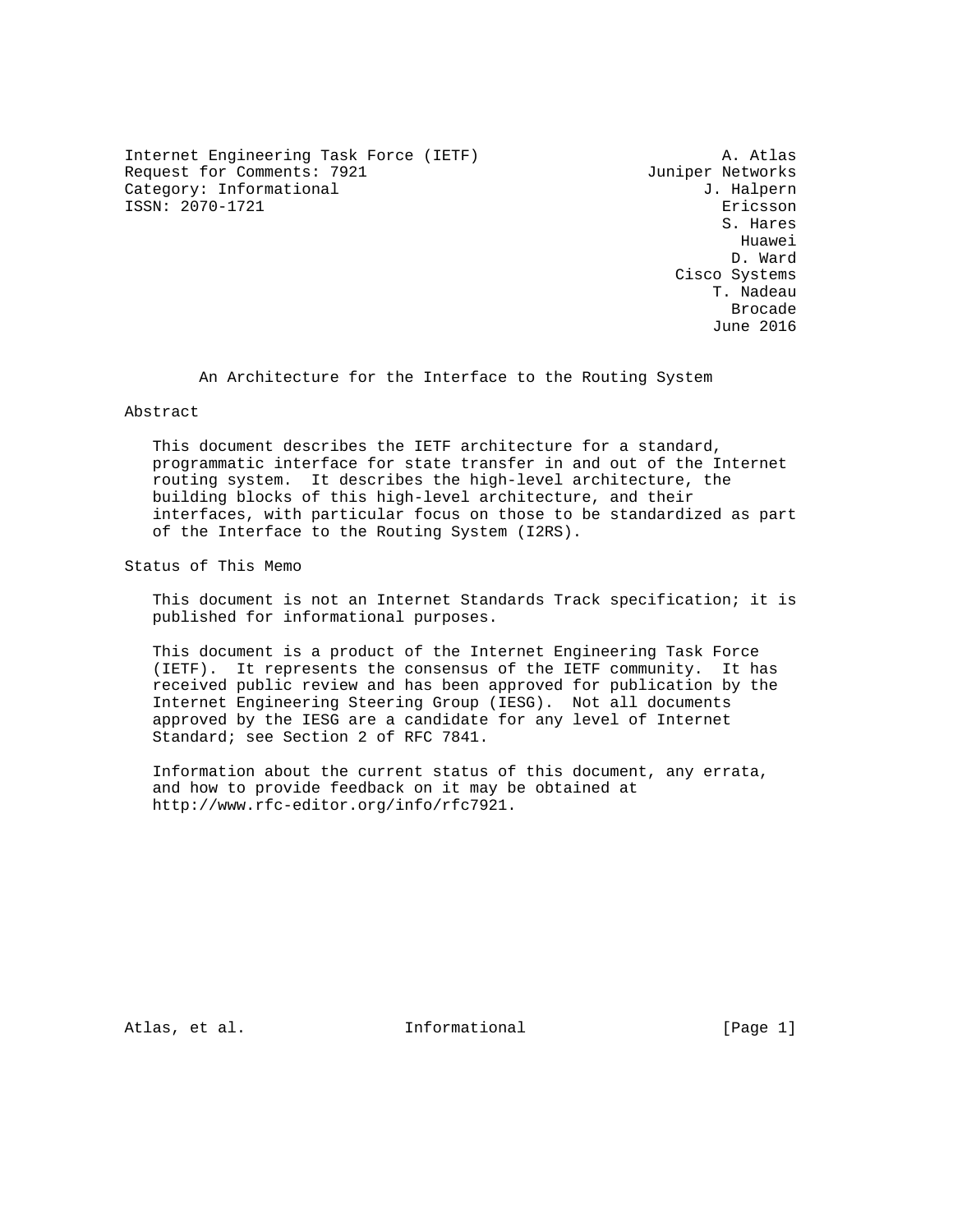# Copyright Notice

 Copyright (c) 2016 IETF Trust and the persons identified as the document authors. All rights reserved.

 This document is subject to BCP 78 and the IETF Trust's Legal Provisions Relating to IETF Documents

 (http://trustee.ietf.org/license-info) in effect on the date of publication of this document. Please review these documents carefully, as they describe your rights and restrictions with respect to this document. Code Components extracted from this document must include Simplified BSD License text as described in Section 4.e of the Trust Legal Provisions and are provided without warranty as described in the Simplified BSD License.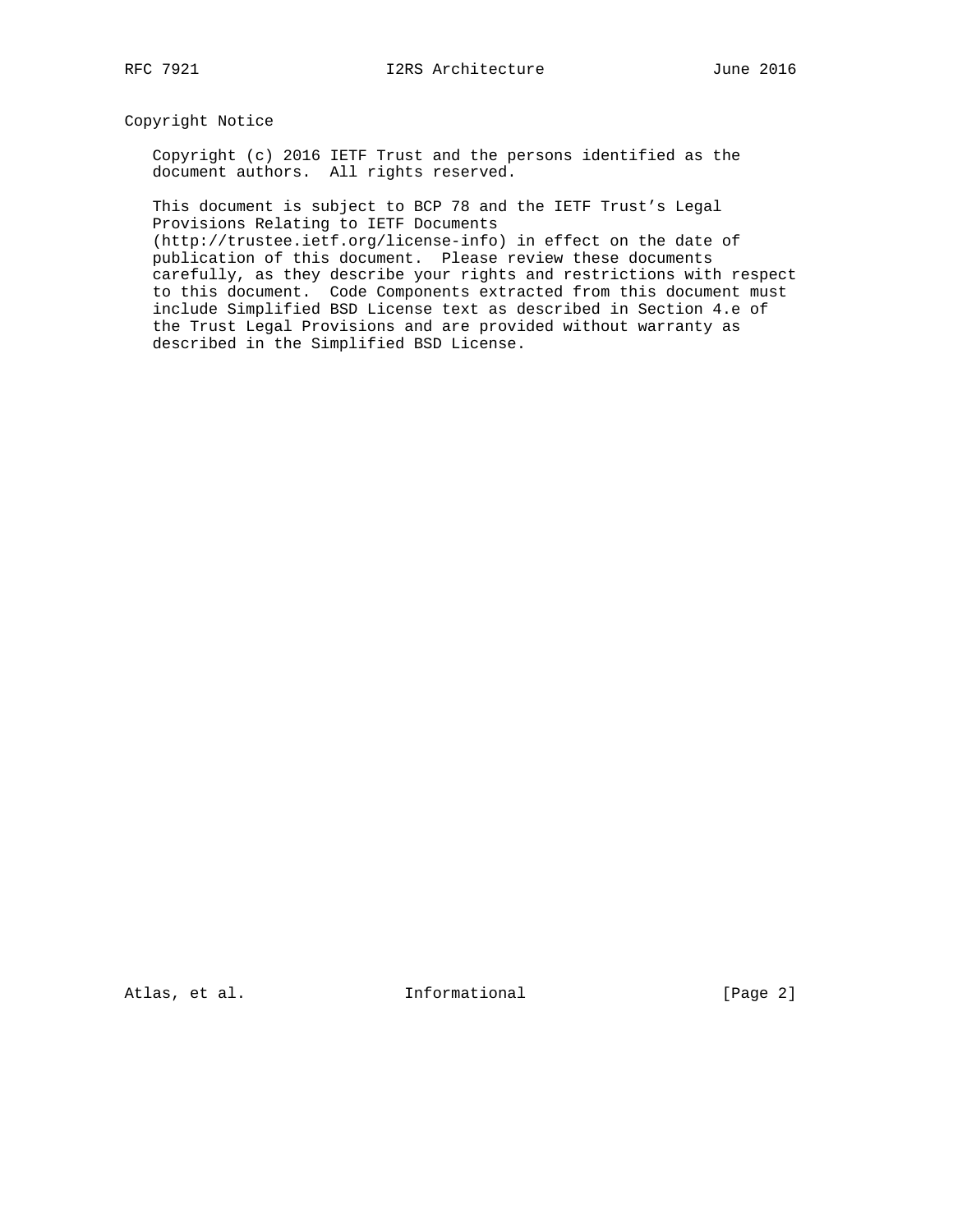# Table of Contents

|  | 1.1. Drivers for the I2RS Architecture 5                |  |
|--|---------------------------------------------------------|--|
|  |                                                         |  |
|  |                                                         |  |
|  |                                                         |  |
|  |                                                         |  |
|  |                                                         |  |
|  | 3.3. Model-Driven Programmatic Interfaces 14            |  |
|  |                                                         |  |
|  | 4.1. Identity and Authentication 17                     |  |
|  |                                                         |  |
|  |                                                         |  |
|  |                                                         |  |
|  | 5. Network Applications and I2RS Client 19              |  |
|  | 5.1. Example Network Application: Topology Manager 20   |  |
|  |                                                         |  |
|  |                                                         |  |
|  | 6.1. Relationship to Its Routing Element 20             |  |
|  |                                                         |  |
|  |                                                         |  |
|  | 6.2.2. Starting and Ending 22                           |  |
|  |                                                         |  |
|  | 6.3. Interactions with Local Configuration 23           |  |
|  | 6.3.1. Examples of Local Configuration vs. I2RS         |  |
|  | Ephemeral Configuration 24                              |  |
|  | 6.4. Routing Components and Associated I2RS Services 26 |  |
|  | 6.4.1. Routing and Label Information Bases 28           |  |
|  | 6.4.2. IGPs, BGP, and Multicast Protocols 28            |  |
|  |                                                         |  |
|  | 6.4.4. Policy and QoS Mechanisms 29                     |  |
|  | 6.4.5. Information Modeling, Device Variation, and      |  |
|  | Information Relationships 29                            |  |
|  | 6.4.5.1. Managing Variation: Object                     |  |
|  | Classes/Types and Inheritance 29                        |  |
|  | 6.4.5.2. Managing Variation: Optionality 30             |  |
|  | 6.4.5.3. Managing Variation: Templating 31              |  |
|  | 6.4.5.4. Object Relationships 31                        |  |
|  | $6.4.5.4.1.$ Initialization 31                          |  |
|  | 6.4.5.4.2. Correlation Identification 32                |  |
|  | $6.4.5.4.3.$ Object References 32                       |  |
|  | $6.4.5.4.4.$ Active References 32                       |  |
|  |                                                         |  |
|  | 7.1. One Control and Data Exchange Protocol 32          |  |
|  |                                                         |  |
|  |                                                         |  |
|  | 7.4. Scope Policy Specifications 34                     |  |
|  |                                                         |  |
|  |                                                         |  |

Atlas, et al. 1nformational 1999 [Page 3]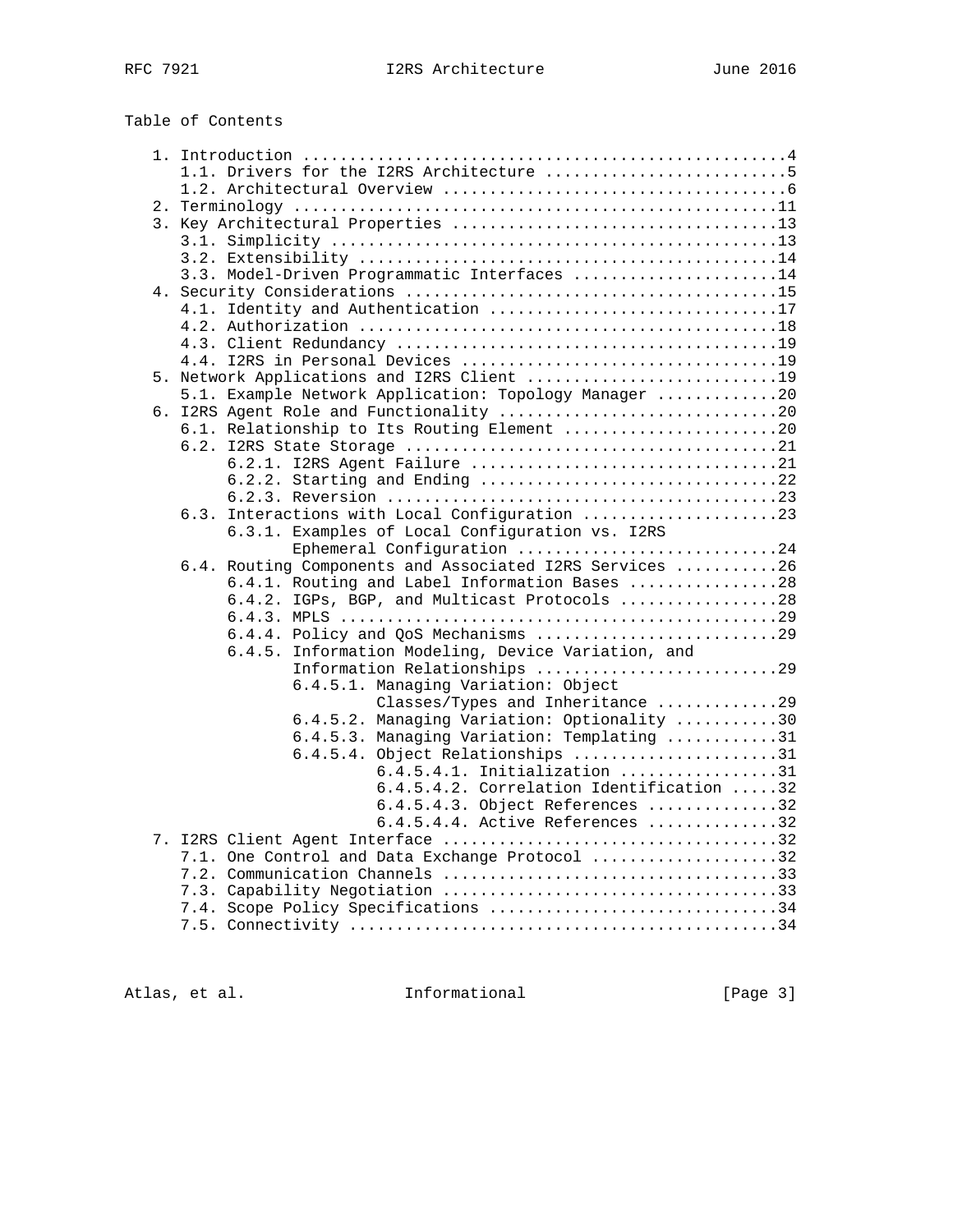| 8. Operational and Manageability Considerations 37 |  |
|----------------------------------------------------|--|
|                                                    |  |
|                                                    |  |
|                                                    |  |
|                                                    |  |
|                                                    |  |

#### 1. Introduction

 Routers that form the Internet routing infrastructure maintain state at various layers of detail and function. For example, a typical router maintains a Routing Information Base (RIB) and implements routing protocols such as OSPF, IS-IS, and BGP to exchange reachability information, topology information, protocol state, and other information about the state of the network with other routers.

 Routers convert all of this information into forwarding entries, which are then used to forward packets and flows between network elements. The forwarding plane and the specified forwarding entries then contain active state information that describes the expected and observed operational behavior of the router and that is also needed by the network applications. Network-oriented applications require easy access to this information to learn the network topology, to verify that programmed state is installed in the forwarding plane, to measure the behavior of various flows, routes or forwarding entries, as well as to understand the configured and active states of the router. Network-oriented applications also require easy access to an interface, which will allow them to program and control state related to forwarding.

 This document sets out an architecture for a common, standards-based interface to this information. This Interface to the Routing System (I2RS) facilitates control and observation of the routing-related state (for example, a Routing Element RIB manager's state), as well as enabling network-oriented applications to be built on top of today's routed networks. The I2RS is a programmatic asynchronous interface for transferring state into and out of the Internet routing system. This I2RS architecture recognizes that the routing system and a router's Operating System (OS) provide useful mechanisms that applications could harness to accomplish application-level goals. These network-oriented applications can leverage the I2RS programmatic interface to create new ways to combine retrieving Internet routing data, analyzing this data, and setting state within routers.

Atlas, et al. 1nformational 1998 [Page 4]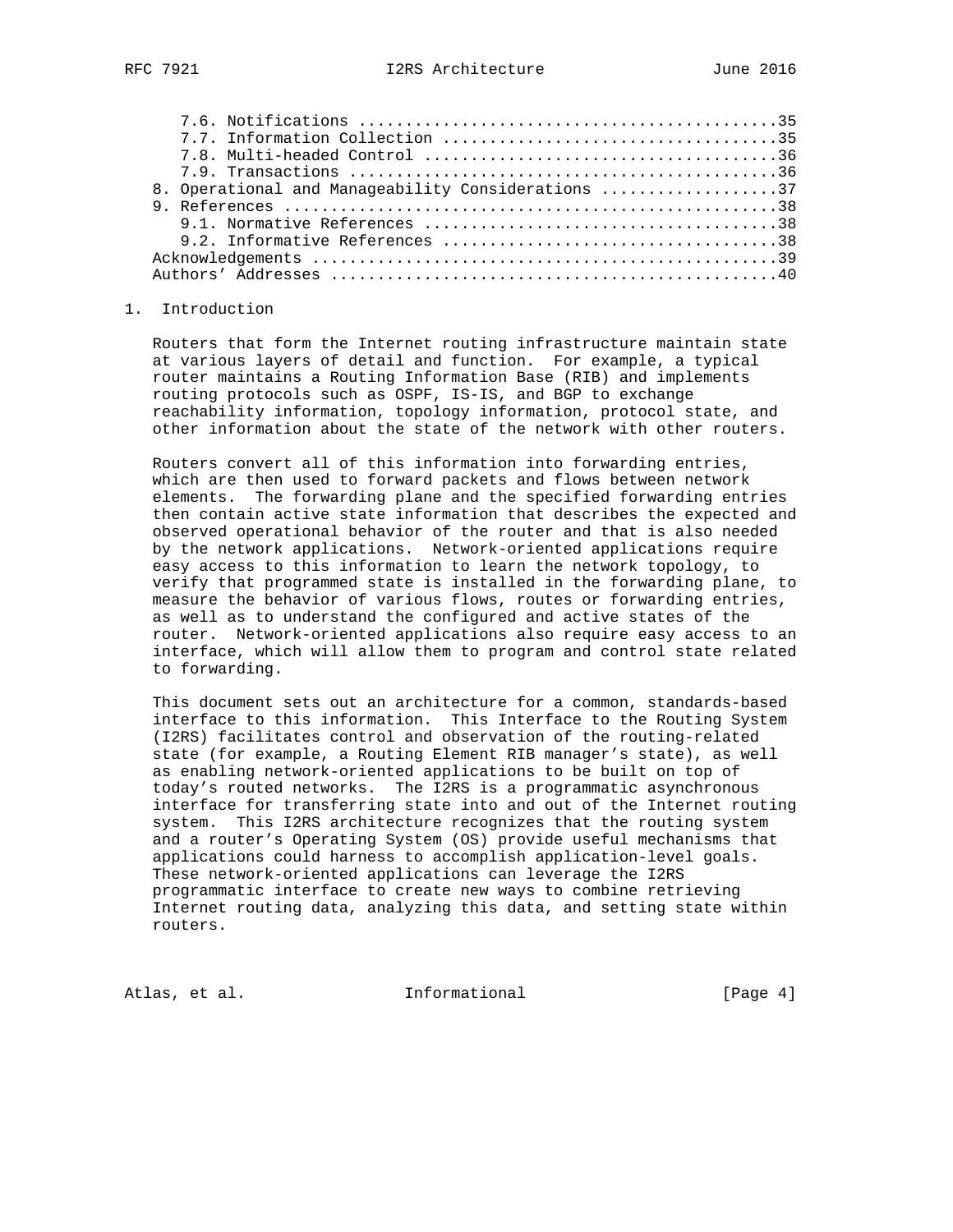Fundamental to I2RS are clear data models that define the semantics of the information that can be written and read. I2RS provides a way for applications to customize network behavior while leveraging the existing routing system as desired. I2RS provides a framework for applications (including controller applications) to register and to request the appropriate information for each particular application.

 Although the I2RS architecture is general enough to support information and data models for a variety of data, and aspects of the I2RS solution may be useful in domains other than routing, I2RS and this document are specifically focused on an interface for routing data.

 Security is a concern for any new I2RS. Section 4 provides an overview of the security considerations for the I2RS architecture. The detailed requirements for I2RS protocol security are contained in [I2RS-PROT-SEC], and the detailed security requirements for environment in which the I2RS protocol exists are contained in [I2RS-ENV-SEC].

#### 1.1. Drivers for the I2RS Architecture

 There are four key drivers that shape the I2RS architecture. First is the need for an interface that is programmatic and asynchronous and that offers fast, interactive access for atomic operations. Second is the access to structured information and state that is frequently not directly configurable or modeled in existing implementations or configuration protocols. Third is the ability to subscribe to structured, filterable event notifications from the router. Fourth, the operation of I2RS is to be data-model-driven to facilitate extensibility and provide standard data models to be used by network applications.

 I2RS is described as an asynchronous programmatic interface, the key properties of which are described in Section 5 of [RFC7920].

 The I2RS architecture facilitates obtaining information from the router. The I2RS architecture provides the ability to not only read specific information, but also to subscribe to targeted information streams, filtered events, and thresholded events.

 Such an interface also facilitates the injection of ephemeral state into the routing system. Ephemeral state on a router is the state that does not survive the reboot of a routing device or the reboot of the software handling the I2RS software on a routing device. A non routing protocol or application could inject state into a routing element via the state-insertion functionality of I2RS and that state could then be distributed in a routing or signaling protocol and/or

Atlas, et al. 1nformational 1999 [Page 5]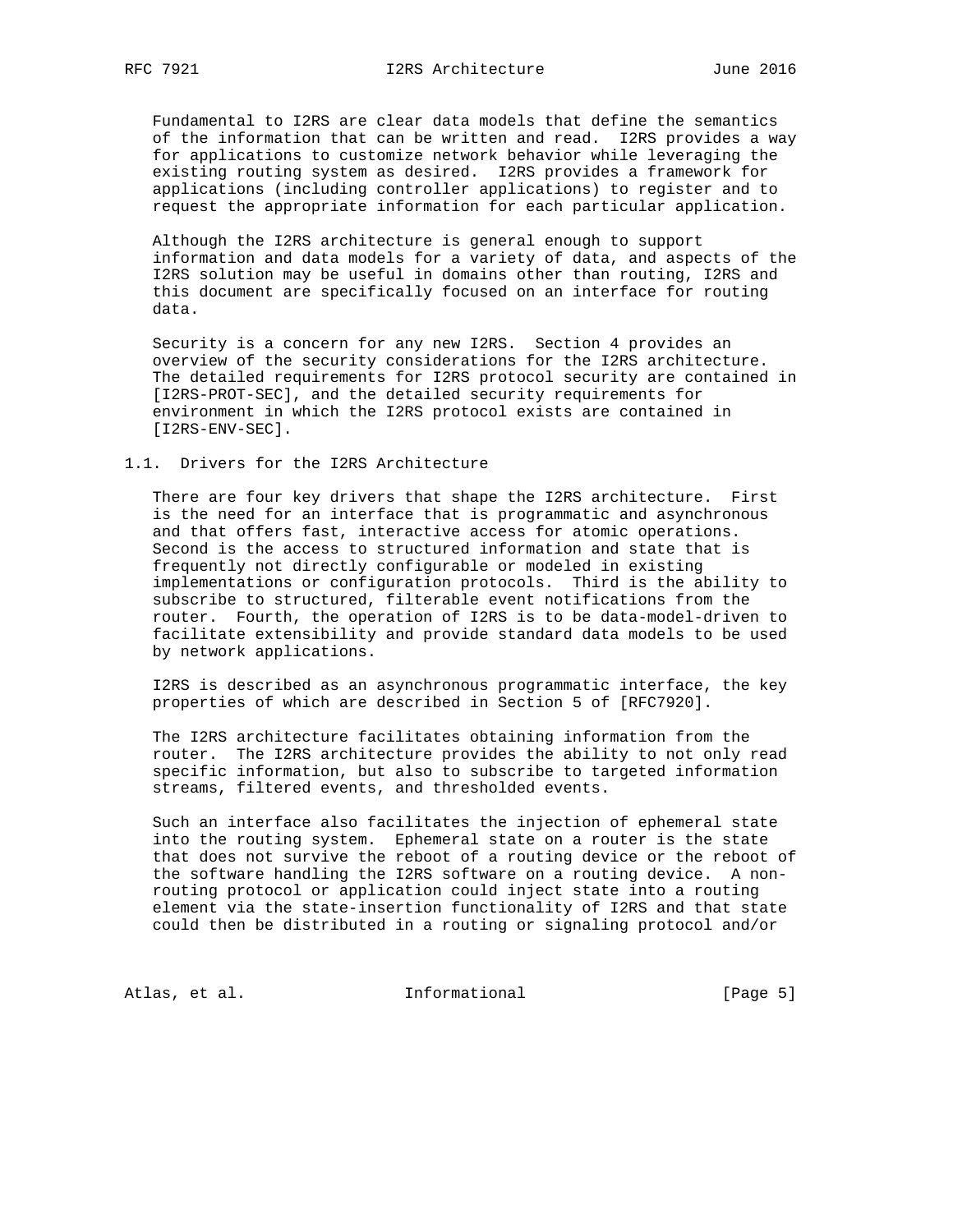be used locally (e.g., to program the co-located forwarding plane). I2RS will only permit modification of state that would be possible to modify via Local Configuration; no direct manipulation of protocol internal, dynamically determined data is envisioned.

# 1.2. Architectural Overview

 Figure 1 shows the basic architecture for I2RS between applications using I2RS, their associated I2RS clients, and I2RS agents. Applications access I2RS services through I2RS clients. A single I2RS client can provide access to one or more applications. This figure also shows the types of data models associated with the routing system (dynamic configuration, static configuration, Local Configuration, and routing and signaling configuration) that the I2RS agent data models may access or augment.

 Figure 1 is similar to Figure 1 in [RFC7920], but the figure in this document shows additional detail on how the applications utilize I2RS clients to interact with I2RS agents. It also shows a logical view of the data models associated with the routing system rather than a functional view (RIB, Forwarding Information Base (FIB), topology, policy, routing/signaling protocols, etc.)

 In Figure 1, Clients A and B each provide access to a single application (Applications A and B, respectively), while Client P provides access to multiple applications.

 Applications can access I2RS services through local or remote clients. A local client operates on the same physical box as the routing system. In contrast, a remote client operates across the network. In the figure, Applications A and B access I2RS services through local clients, while Applications C, D, and E access I2RS services through a remote client. The details of how applications communicate with a remote client is out of scope for I2RS.

 An I2RS client can access one or more I2RS agents. In Figure 1, Clients B and P access I2RS agents 1 and 2. Likewise, an I2RS agent can provide service to one or more clients. In this figure, I2RS agent 1 provides services to Clients A, B, and P while Agent 2 provides services to only Clients B and P.

 I2RS agents and clients communicate with one another using an asynchronous protocol. Therefore, a single client can post multiple simultaneous requests, either to a single agent or to multiple agents. Furthermore, an agent can process multiple requests, either from a single client or from multiple clients, simultaneously.

Atlas, et al. 1nformational 1999 [Page 6]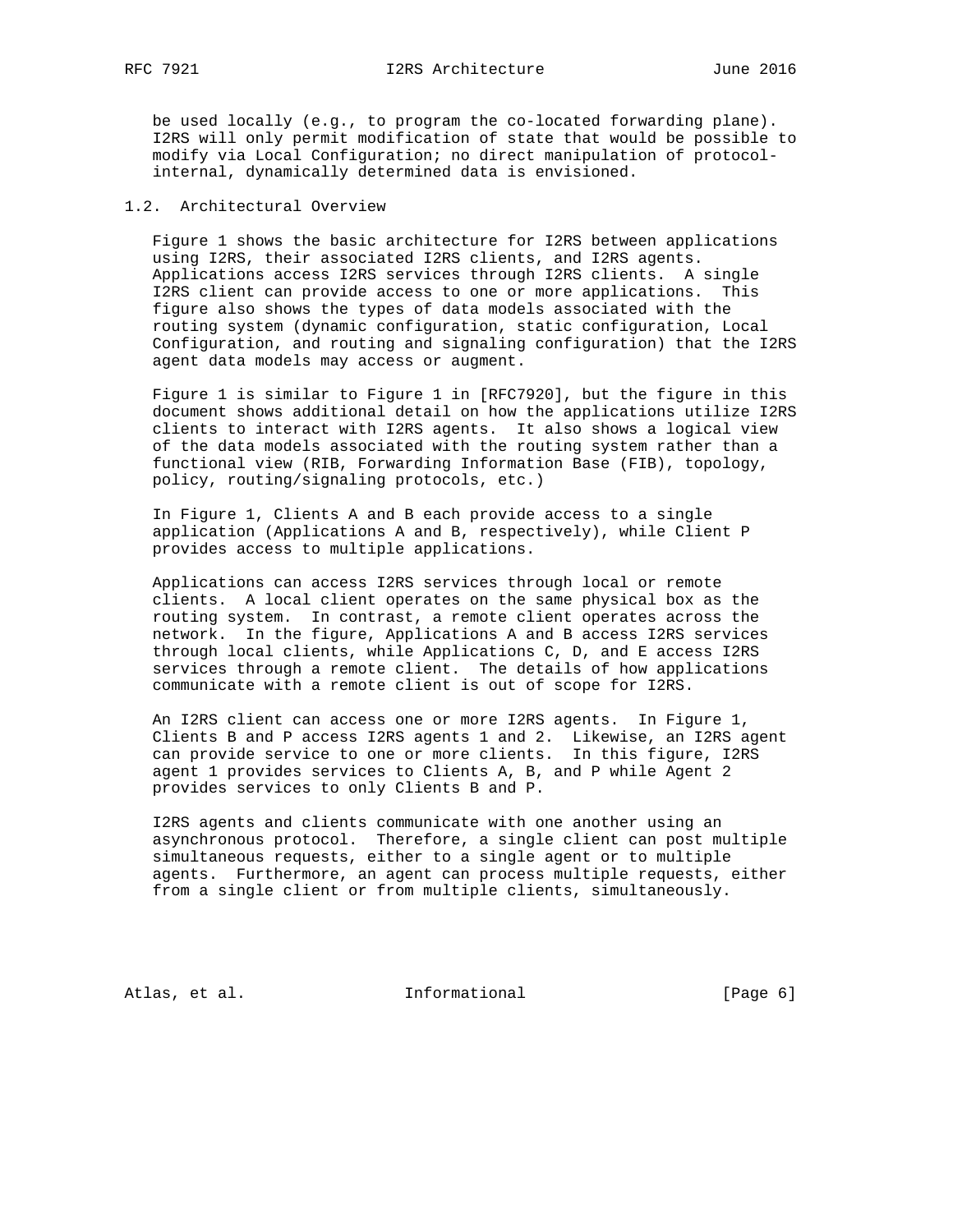The I2RS agent provides read and write access to selected data on the routing element that are organized into I2RS services. Section 4 describes how access is mediated by authentication and access control mechanisms. Figure 1 shows I2RS agents being able to write ephemeral static state (e.g., RIB entries) and to read from dynamic static (e.g., MPLS Label Switched Path Identifier (LSP-ID) or number of active BGP peers).

 In addition to read and write access, the I2RS agent allows clients to subscribe to different types of notifications about events affecting different object instances. One example of a notification of such an event (which is unrelated to an object creation, modification or deletion) is when a next hop in the RIB is resolved in a way that allows it to be used by a RIB manager for installation in the forwarding plane as part of a particular route. Please see Sections 7.6 and 7.7 for details.

 The scope of I2RS is to define the interactions between the I2RS agent and the I2RS client and the associated proper behavior of the I2RS agent and I2RS client.

Atlas, et al. 1nformational 1999 [Page 7]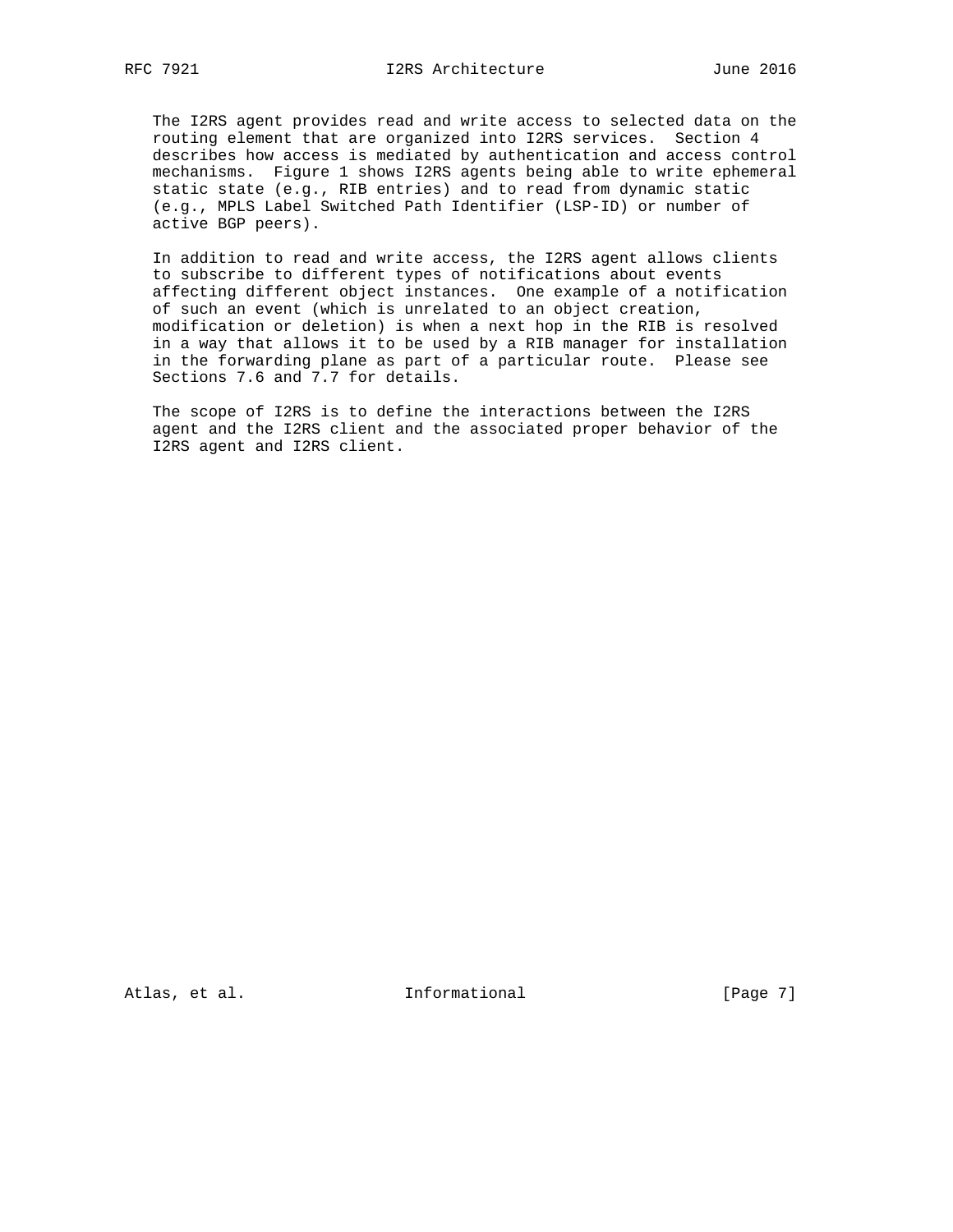

Figure 1: Architecture of I2RS Clients and Agents

Atlas, et al. 1nformational

 $[Page 8]$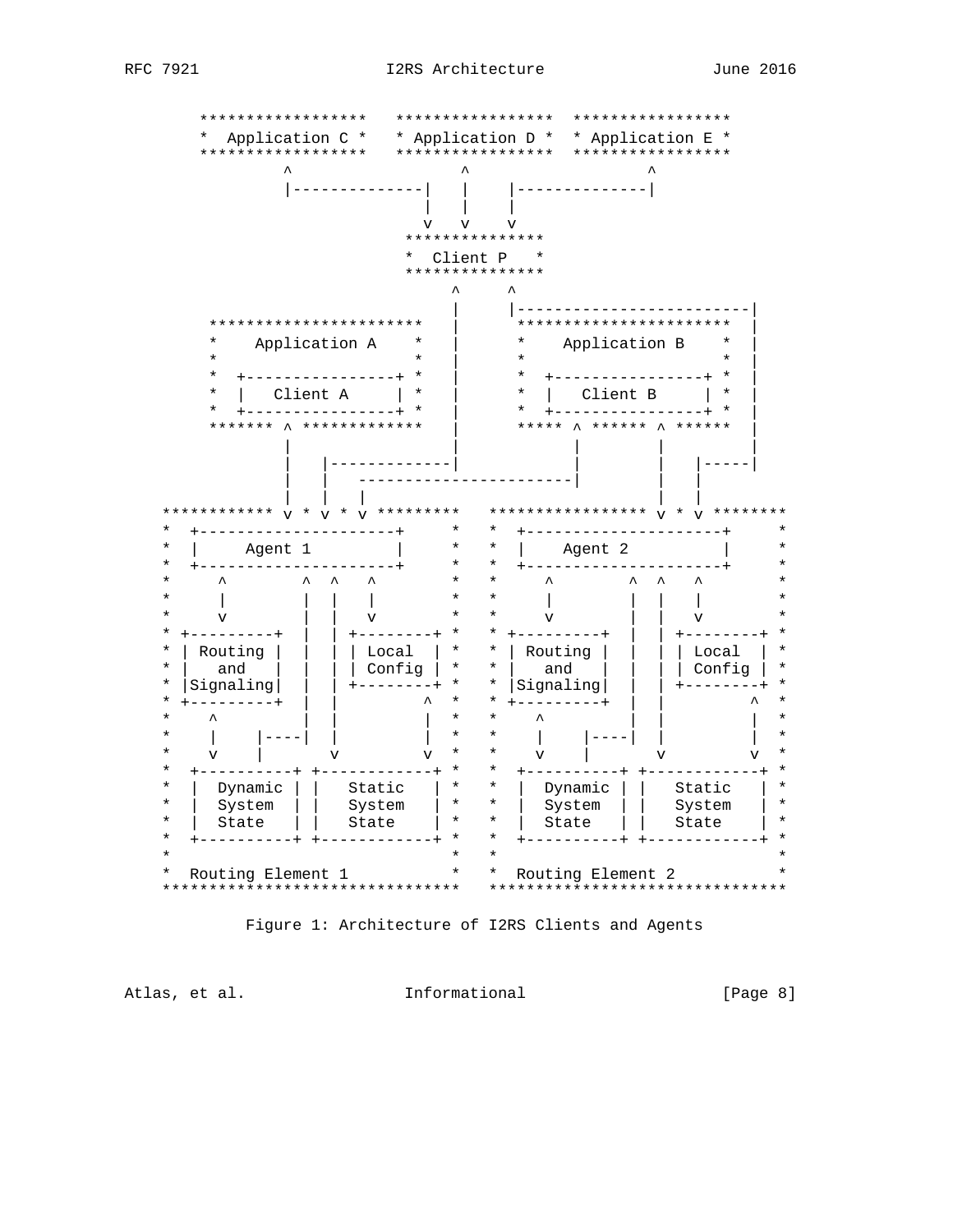- Routing Element: A Routing Element implements some subset of the routing system. It does not need to have a forwarding plane associated with it. Examples of Routing Elements can include:
	- \* A router with a forwarding plane and RIB Manager that runs IS-IS, OSPF, BGP, PIM, etc.,
	- \* A BGP speaker acting as a Route Reflector,
	- \* A Label Switching Router (LSR) that implements RSVP-TE, OSPF-TE, and the Path Computation Element (PCE) Communication Protocol (PCEP) and has a forwarding plane and associated RIB Manager, and
	- \* A server that runs IS-IS, OSPF, and BGP and uses Forwarding and Control Element Separation (ForCES) to control a remote forwarding plane.

 A Routing Element may be locally managed, whether via command-line interface (CLI), SNMP, or the Network Configuration Protocol (NETCONF).

- Routing and Signaling: This block represents that portion of the Routing Element that implements part of the Internet routing system. It includes not merely standardized protocols (i.e., IS-IS, OSPF, BGP, PIM, RSVP-TE, LDP, etc.), but also the RIB Manager layer.
- Local Configuration: The black box behavior for interactions between the ephemeral state that I2RS installs into the routing element; Local Configuration is defined by this document and the behaviors specified by the I2RS protocol.
- Dynamic System State: An I2RS agent needs access to state on a routing element beyond what is contained in the routing subsystem. Such state may include various counters, statistics, flow data, and local events. This is the subset of operational state that is needed by network applications based on I2RS that is not contained in the routing and signaling information. How this information is provided to the I2RS agent is out of scope, but the standardized information and data models for what is exposed are part of I2RS.
- Static System State: An I2RS agent needs access to static state on a routing element beyond what is contained in the routing subsystem. An example of such state is specifying queueing behavior for an interface or traffic. How the I2RS agent modifies or obtains this information is out of scope, but the standardized information and data models for what is exposed are part of I2RS.

Atlas, et al. 1nformational 1999 [Page 9]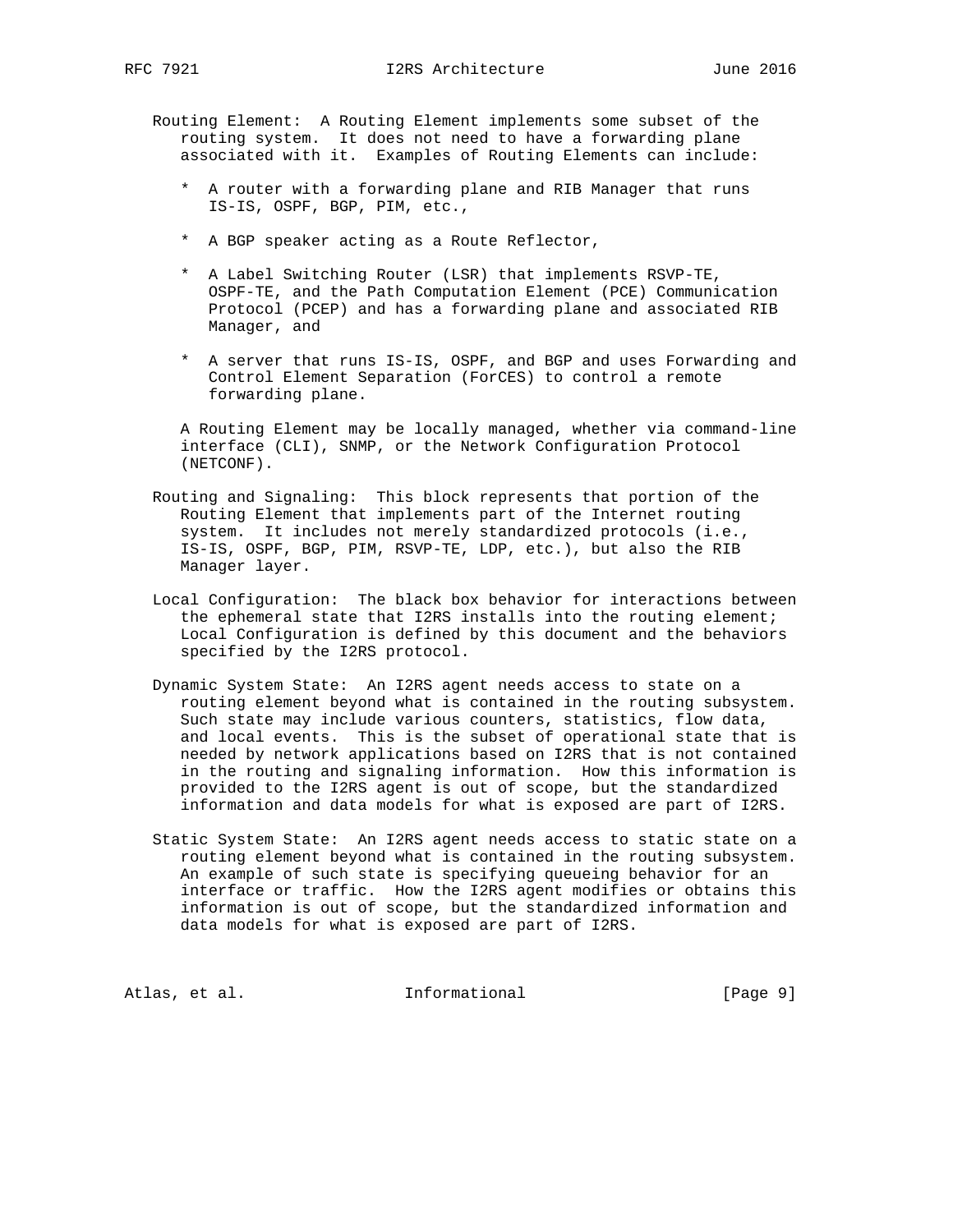I2RS agent: See the definition in Section 2.

 Application: A network application that needs to observe the network or manipulate the network to achieve its service requirements.

I2RS client: See the definition in Section 2.

 As can be seen in Figure 1, an I2RS client can communicate with multiple I2RS agents. Similarly, an I2RS agent may communicate with multiple I2RS clients -- whether to respond to their requests, to send notifications, etc. Timely notifications are critical so that several simultaneously operating applications have up-to-date information on the state of the network.

 As can also be seen in Figure 1, an I2RS agent may communicate with multiple clients. Each client may send the agent a variety of write operations. In order to keep the protocol simple, two clients should not attempt to write (modify) the same piece of information on an I2RS agent. This is considered an error. However, such collisions may happen and Section 7.8 ("Multi-headed Control") describes how the I2RS agent resolves collision by first utilizing priority to resolve collisions and second by servicing the requests in a first-in, first served basis. The I2RS architecture includes this definition of behavior for this case simply for predictability, not because this is an intended result. This predictability will simplify error handling and suppress oscillations. If additional error cases beyond this simple treatment are required, these error cases should be resolved by the network applications and management systems.

 In contrast, although multiple I2RS clients may need to supply data into the same list (e.g., a prefix or filter list), this is not considered an error and must be correctly handled. The nuances so that writers do not normally collide should be handled in the information models.

 The architectural goal for I2RS is that such errors should produce predictable behaviors and be reportable to interested clients. The details of the associated policy is discussed in Section 7.8. The same policy mechanism (simple priority per I2RS client) applies to interactions between the I2RS agent and the CLI/SNMP/NETCONF as described in Section 6.3.

 In addition, it must be noted that there may be indirect interactions between write operations. A basic example of this is when two different but overlapping prefixes are written with different forwarding behavior. Detection and avoidance of such interactions is outside the scope of the I2RS work and is left to agent design and implementation.

Atlas, et al. 1nformational [Page 10]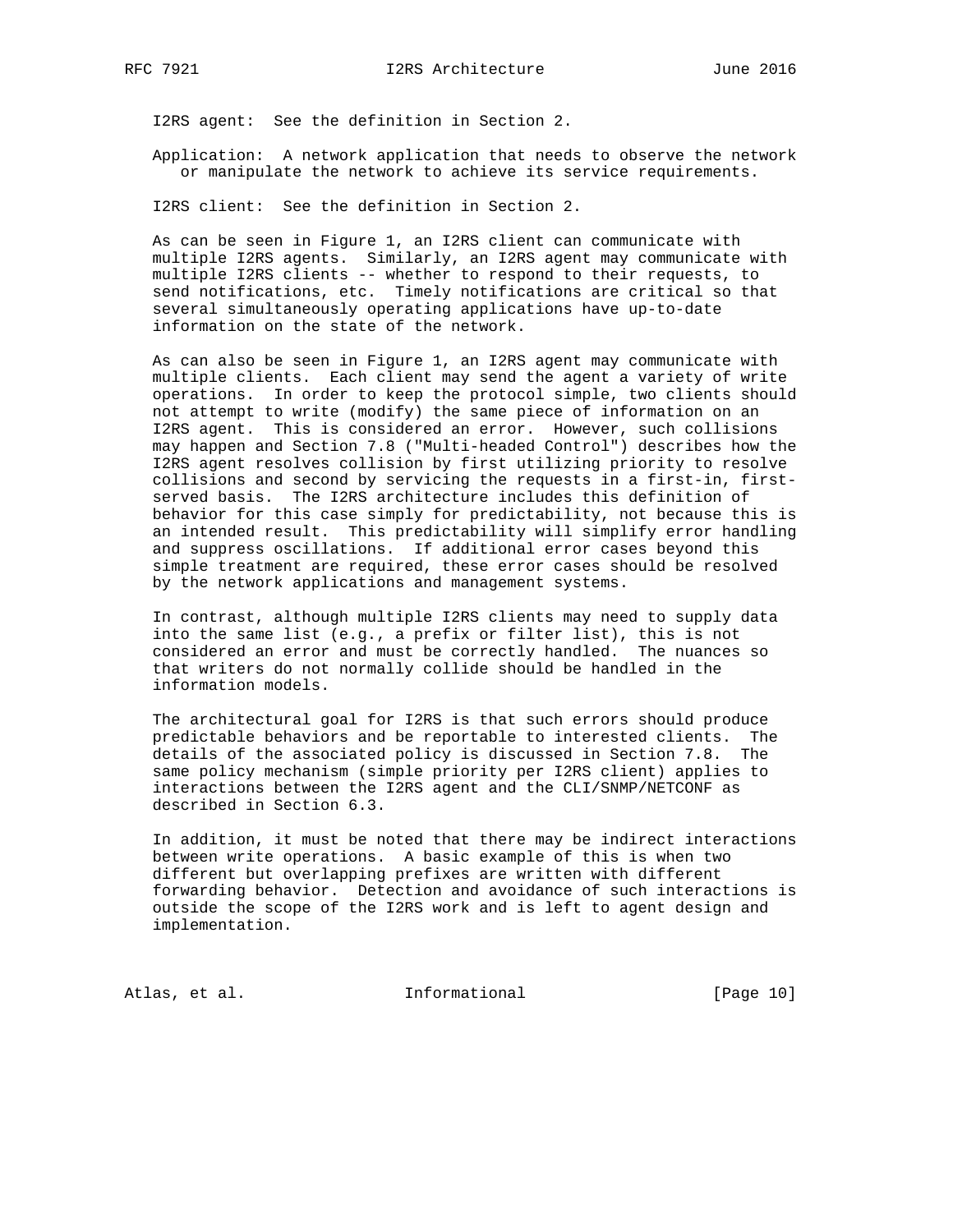2. Terminology

The following terminology is used in this document.

- agent or I2RS agent: An I2RS agent provides the supported I2RS services from the local system's routing subsystems by interacting with the routing element to provide specified behavior. The I2RS agent understands the I2RS protocol and can be contacted by I2RS clients.
- client or I2RS client: A client implements the I2RS protocol, uses it to communicate with I2RS agents, and uses the I2RS services to accomplish a task. It interacts with other elements of the policy, provisioning, and configuration system by means outside of the scope of the I2RS effort. It interacts with the I2RS agents to collect information from the routing and forwarding system. Based on the information and the policy-oriented interactions, the I2RS client may also interact with I2RS agents to modify the state of their associated routing systems to achieve operational goals. An I2RS client can be seen as the part of an application that uses and supports I2RS and could be a software library.
- service or I2RS service: For the purposes of I2RS, a service refers to a set of related state access functions together with the policies that control their usage. The expectation is that a service will be represented by a data model. For instance, 'RIB service' could be an example of a service that gives access to state held in a device's RIB.
- read scope: The read scope of an I2RS client within an I2RS agent is the set of information that the I2RS client is authorized to read within the I2RS agent. The read scope specifies the access restrictions to both see the existence of data and read the value of that data.
- notification scope: The notification scope is the set of events and associated information that the I2RS client can request be pushed by the I2RS agent. I2RS clients have the ability to register for specific events and information streams, but must be constrained by the access restrictions associated with their notification scope.
- write scope: The write scope is the set of field values that the I2RS client is authorized to write (i.e., add, modify or delete). This access can restrict what data can be modified or created, and what specific value sets and ranges can be installed.

Atlas, et al. 1nformational [Page 11]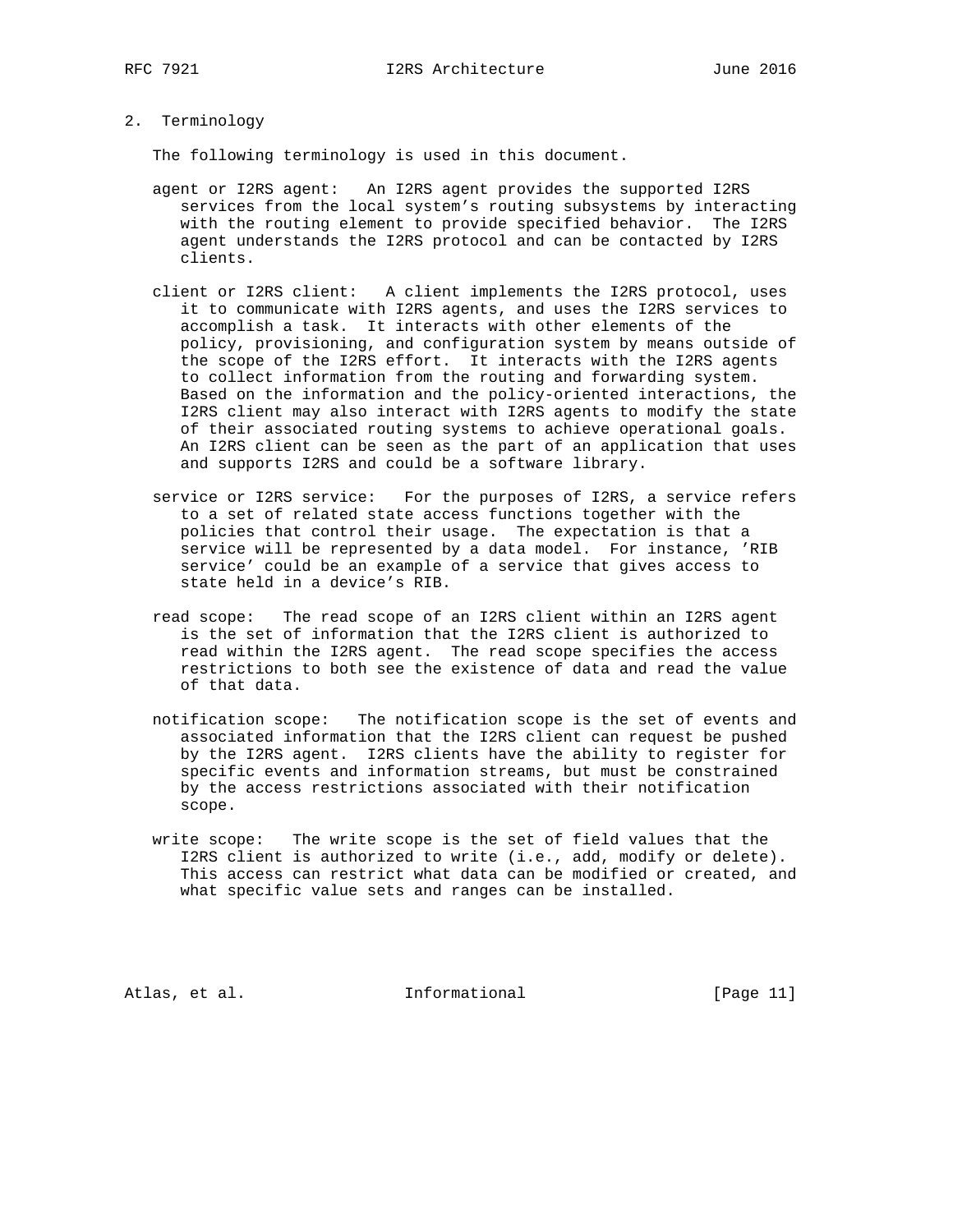- scope: When unspecified as either read scope, write scope, or notification scope, the term "scope" applies to the read scope, write scope, and notification scope.
- resources: A resource is an I2RS-specific use of memory, storage, or execution that a client may consume due to its I2RS operations. The amount of each such resource that a client may consume in the context of a particular agent may be constrained based upon the client's security role. An example of such a resource could include the number of notifications registered for. These are not protocol-specific resources or network-specific resources.
- role or security role: A security role specifies the scope, resources, priorities, etc., that a client or agent has. If an identity has multiple roles in the security system, the identity is permitted to perform any operations any of those roles permit. Multiple identities may use the same security role.
- identity: A client is associated with exactly one specific identity. State can be attributed to a particular identity. It is possible for multiple communication channels to use the same identity; in that case, the assumption is that the associated client is coordinating such communication.
- identity and scope: A single identity can be associated with multiple roles. Each role has its own scope, and an identity associated with multiple roles can use the combined scope of all its roles. More formally, each identity has:
	- \* a read scope that is the logical OR of the read scopes associated with its roles,
	- \* a write scope that is the logical OR of the write scopes associated with its roles, and
	- \* a notification scope that is the logical OR of the notification scopes associated with its roles.
- secondary identity: An I2RS client may supply a secondary opaque identifier for a secondary identity that is not interpreted by the I2RS agent. An example of the use of the secondary opaque identifier is when the I2RS client is a go-between for multiple applications and it is necessary to track which application has requested a particular operation.

Atlas, et al. 1nformational [Page 12]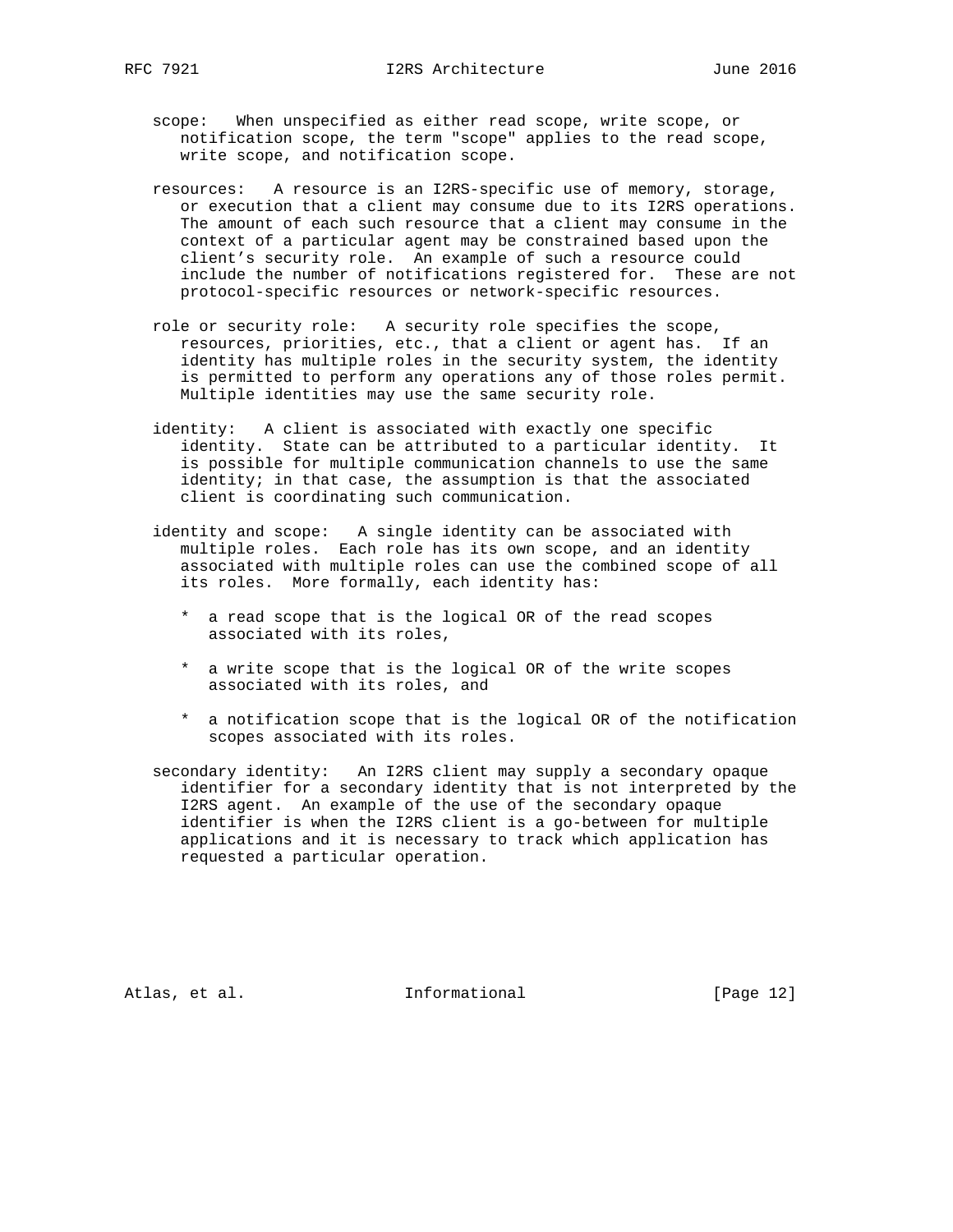- ephemeral data: Ephemeral data is data that does not persist across a reboot (software or hardware) or a power on/off condition. Ephemeral data can be configured data or data recorded from operations of the router. Ephemeral configuration data also has the property that a system cannot roll back to a previous ephemeral configuration state.
- group: The NETCONF Access Control Model [RFC6536] uses the term "group" in terms of an administrative group that supports the well-established distinction between a root account and other types of less-privileged conceptual user accounts. "Group" still refers to a single identity (e.g., root) that is shared by a group of users.
- routing system/subsystem: A routing system or subsystem is a set of software and/or hardware that determines where packets are forwarded. The I2RS agent is a component of a routing system. The term "packets" may be qualified to be layer 1 frames, layer 2 frames, or layer 3 packets. The phrase "Internet routing system" implies the packets that have IP as layer 3. A routing "subsystem" indicates that the routing software/hardware is only the subsystem of another larger system.

 The key words "MUST", "MUST NOT", "REQUIRED", "SHALL", "SHALL NOT", "SHOULD", "SHOULD NOT", "RECOMMENDED", "MAY", and "OPTIONAL" in this document are to be interpreted as described in [RFC2119].

3. Key Architectural Properties

 Several key architectural properties for the I2RS protocol are elucidated below (simplicity, extensibility, and model-driven programmatic interfaces). However, some architectural properties such as performance and scaling are not described below because they are discussed in [RFC7920] and because they may vary based on the particular use cases.

3.1. Simplicity

 There have been many efforts over the years to improve access to the information available to the routing and forwarding system. Making such information visible and usable to network management and applications has many well-understood benefits. There are two related challenges in doing so. First, the quantity and diversity of information potentially available is very large. Second, the variation both in the structure of the data and in the kinds of operations required tends to introduce protocol complexity.

Atlas, et al. 1nformational [Page 13]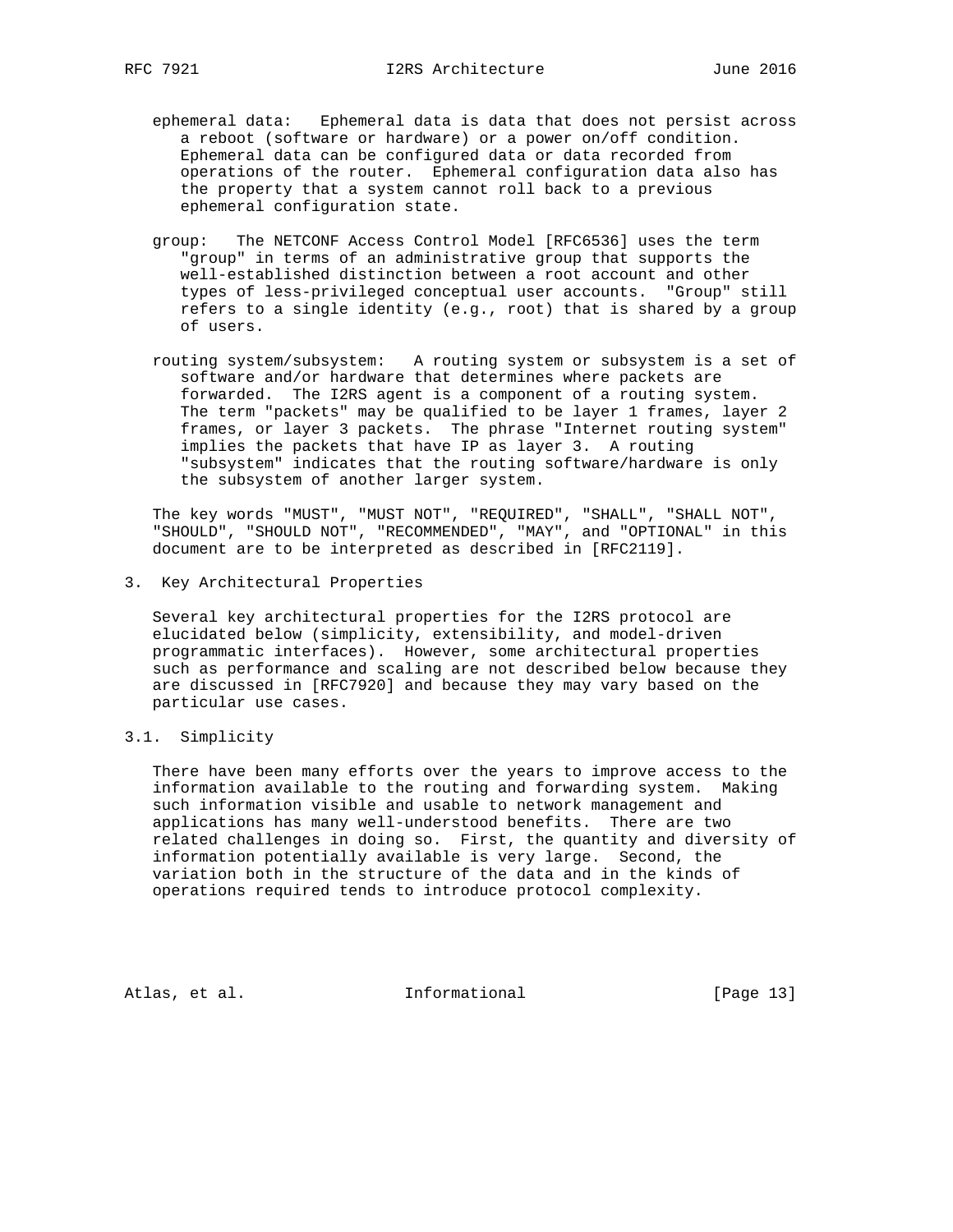While the types of operations contemplated here are complex in their nature, it is critical that I2RS be easily deployable and robust. Adding complexity beyond what is needed to satisfy well known and understood requirements would hinder the ease of implementation, the robustness of the protocol, and the deployability of the protocol. Overly complex data models tend to ossify information sets by attempting to describe and close off every possible option, complicating extensibility.

 Thus, one of the key aims for I2RS is to keep the protocol and modeling architecture simple. So for each architectural component or aspect, we ask ourselves, "Do we need this complexity, or is the behavior merely nice to have?" If we need the complexity, we should ask ourselves, "Is this the simplest way to provide this complexity in the I2RS external interface?"

3.2. Extensibility

 Extensibility of the protocol and data model is very important. In particular, given the necessary scope limitations of the initial work, it is critical that the initial design include strong support for extensibility.

 The scope of I2RS work is being designed in phases to provide deliverable and deployable results at every phase. Each phase will have a specific set of requirements, and the I2RS protocol and data models will progress toward these requirements. Therefore, it is clearly desirable for the I2RS data models to be easily and highly extensible to represent additional aspects of the network elements or network systems. It should be easy to integrate data models from I2RS with other data. This reinforces the criticality of designing the data models to be highly extensible, preferably in a regular and simple fashion.

 The I2RS Working Group is defining operations for the I2RS protocol. It would be optimistic to assume that more and different ones may not be needed when the scope of I2RS increases. Thus, it is important to consider extensibility not only of the underlying services' data models, but also of the primitives and protocol operations.

#### 3.3. Model-Driven Programmatic Interfaces

 A critical component of I2RS is the standard information and data models with their associated semantics. While many components of the routing system are standardized, associated data models for them are not yet available. Instead, each router uses different information, different mechanisms, and different CLI, which makes a standard interface for use by applications extremely cumbersome to develop and

Atlas, et al. 1nformational [Page 14]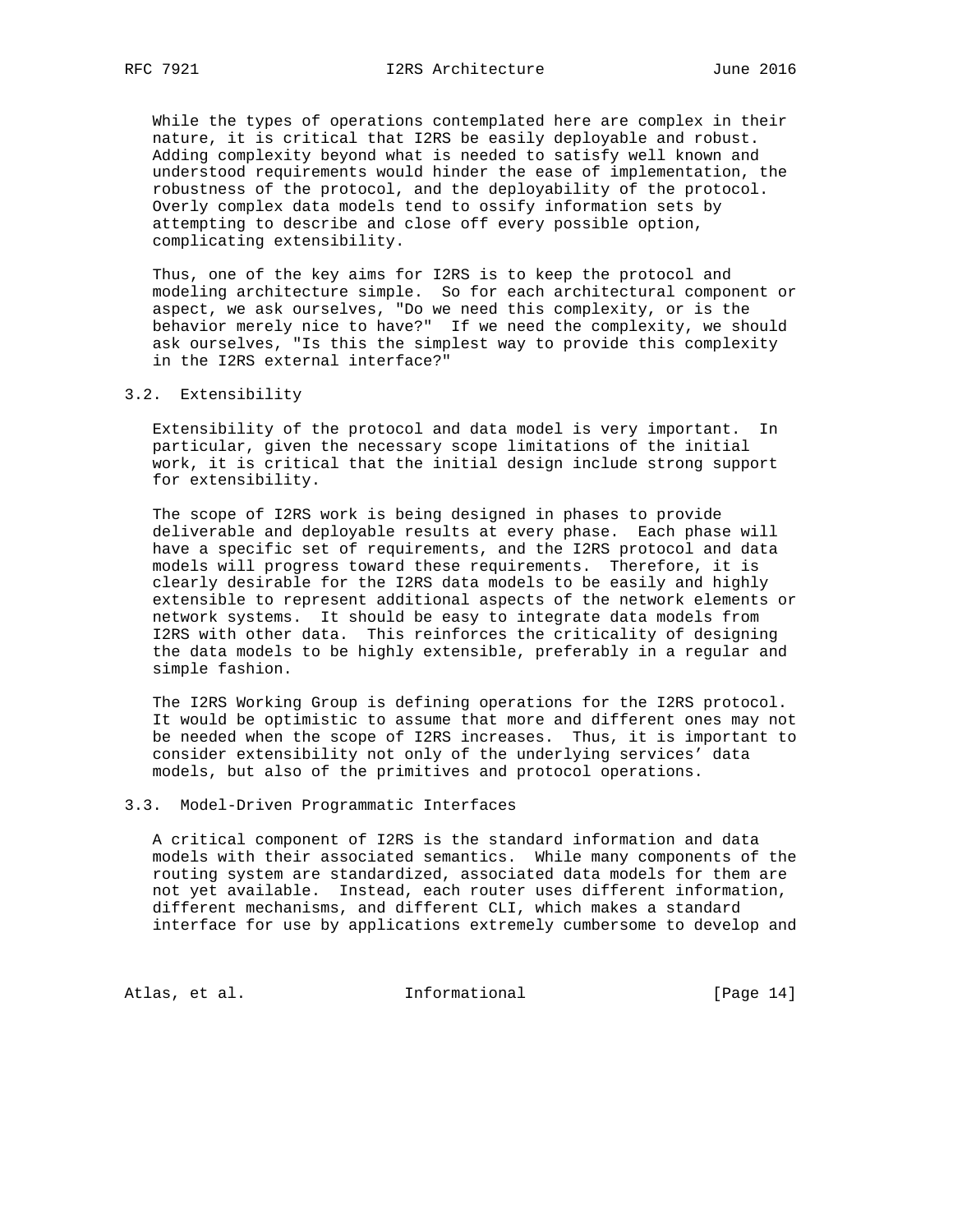maintain. Well-known data modeling languages exist and may be used for defining the data models for I2RS.

 There are several key benefits for I2RS in using model-driven architecture and protocol(s). First, it allows for data-model focused processing of management data that provides modular implementation in I2RS clients and I2RS agents. The I2RS client only needs to implement the models the I2RS client is able to access. The I2RS agent only needs to implement the data models the I2RS agent supports.

 Second, tools can automate checking and manipulating data; this is particularly valuable for both extensibility and for the ability to easily manipulate and check proprietary data models.

 The different services provided by I2RS can correspond to separate data models. An I2RS agent may indicate which data models are supported.

 The purpose of the data model is to provide a definition of the information regarding the routing system that can be used in operational networks. If routing information is being modeled for the first time, a logical information model may be standardized prior to creating the data model.

4. Security Considerations

 This I2RS architecture describes interfaces that clearly require serious consideration of security. As an architecture, I2RS has been designed to reuse existing protocols that carry network management information. Two of the existing protocols that are being reused for the I2RS protocol version 1 are NETCONF [RFC6241] and RESTCONF [RESTCONF]. Additional protocols may be reused in future versions of the I2RS protocol.

 The I2RS protocol design process will be to specify additional requirements (including security) for the existing protocols in order in order to support the I2RS architecture. After an existing protocol (e.g., NETCONF or RESTCONF) has been altered to fit the I2RS requirements, then it will be reviewed to determine if it meets these requirements. During this review of changes to existing protocols to serve the I2RS architecture, an in-depth security review of the revised protocol should be done.

 Due to the reuse strategy of the I2RS architecture, this security section describes the assumed security environment for I2RS with additional details on a) identity and authentication, b) authorization, and c) client redundancy. Each protocol proposed for

Atlas, et al. 10 methomational [Page 15]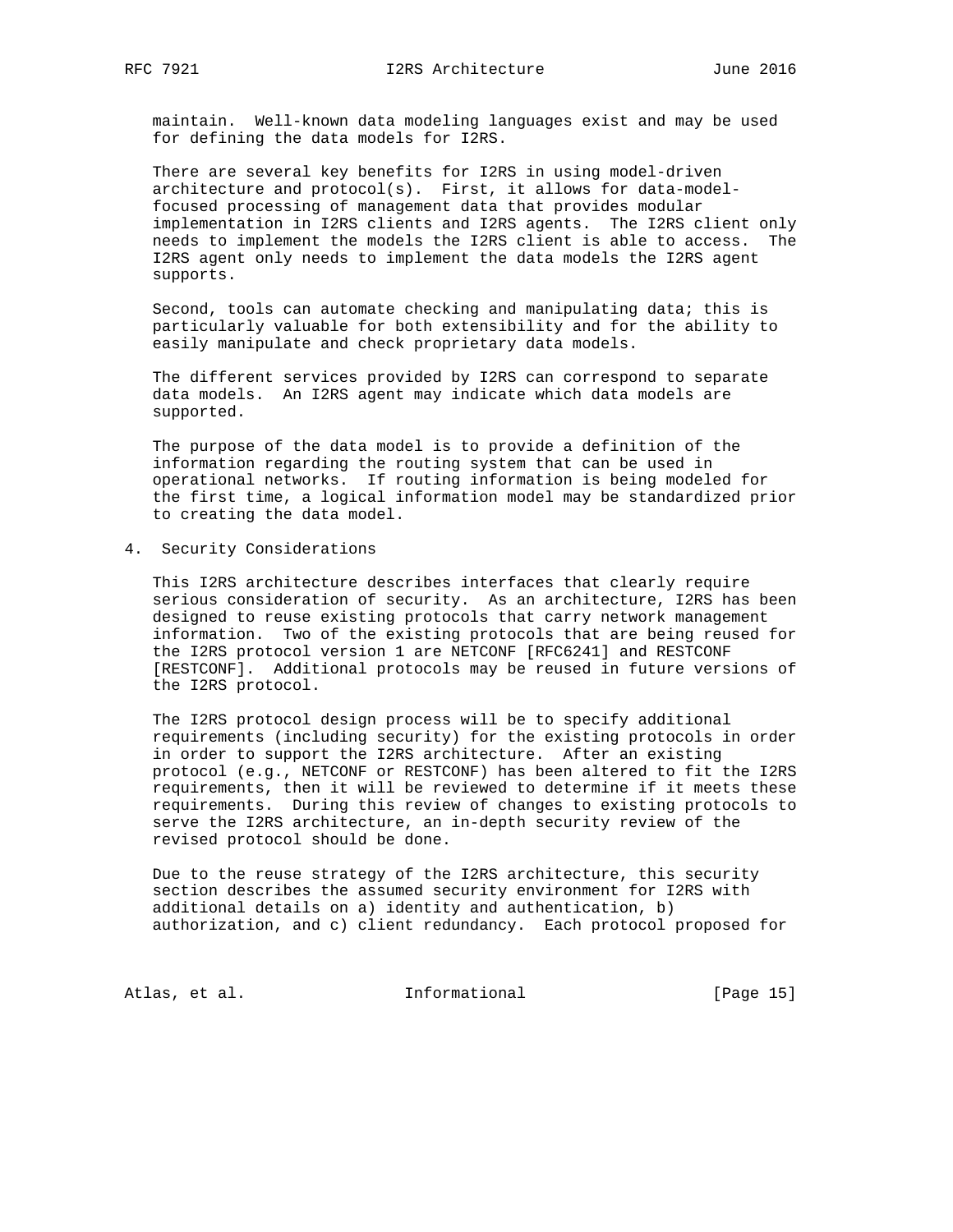inclusion as an I2RS protocol will need to be evaluated for the security constraints of the protocol. The detailed requirements for the I2RS protocol and the I2RS security environment will be defined within these global security environments.

 The I2RS protocol security requirements for I2RS protocol version 1 are contained in [I2RS-PROT-SEC], and the global I2RS security environment requirements are contained [I2RS-ENV-SEC].

 First, here is a brief description of the assumed security environment for I2RS. The I2RS agent associated with a Routing Element is a trusted part of that Routing Element. For example, it may be part of a vendor-distributed signed software image for the entire Routing Element, or it may be a trusted signed application that an operator has installed. The I2RS agent is assumed to have a separate authentication and authorization channel by which it can validate both the identity and permissions associated with an I2RS client. To support numerous and speedy interactions between the I2RS agent and I2RS client, it is assumed that the I2RS agent can also cache that particular I2RS clients are trusted and their associated authorized scope. This implies that the permission information may be old either in a pull model until the I2RS agent re-requests it or in a push model until the authentication and authorization channel can notify the I2RS agent of changes.

 Mutual authentication between the I2RS client and I2RS agent is required. An I2RS client must be able to trust that the I2RS agent is attached to the relevant Routing Element so that write/modify operations are correctly applied and so that information received from the I2RS agent can be trusted by the I2RS client.

 An I2RS client is not automatically trustworthy. Each I2RS client is associated with an identity with a set of scope limitations. Applications using an I2RS client should be aware that the scope limitations of an I2RS client are based on its identity (see Section 4.1) and the assigned role that the identity has. A role sets specific authorization limits on the actions that an I2RS client can successfully request of an I2RS agent (see Section 4.2). For example, one I2RS client may only be able to read a static route table, but another client may be able add an ephemeral route to the static route table.

 If the I2RS client is acting as a broker for multiple applications, then managing the security, authentication, and authorization for that communication is out of scope; nothing prevents the broker from using the I2RS protocol and a separate authentication and authorization channel from being used. Regardless of the mechanism, an I2RS client that is acting as a broker is responsible for

Atlas, et al. 1nformational [Page 16]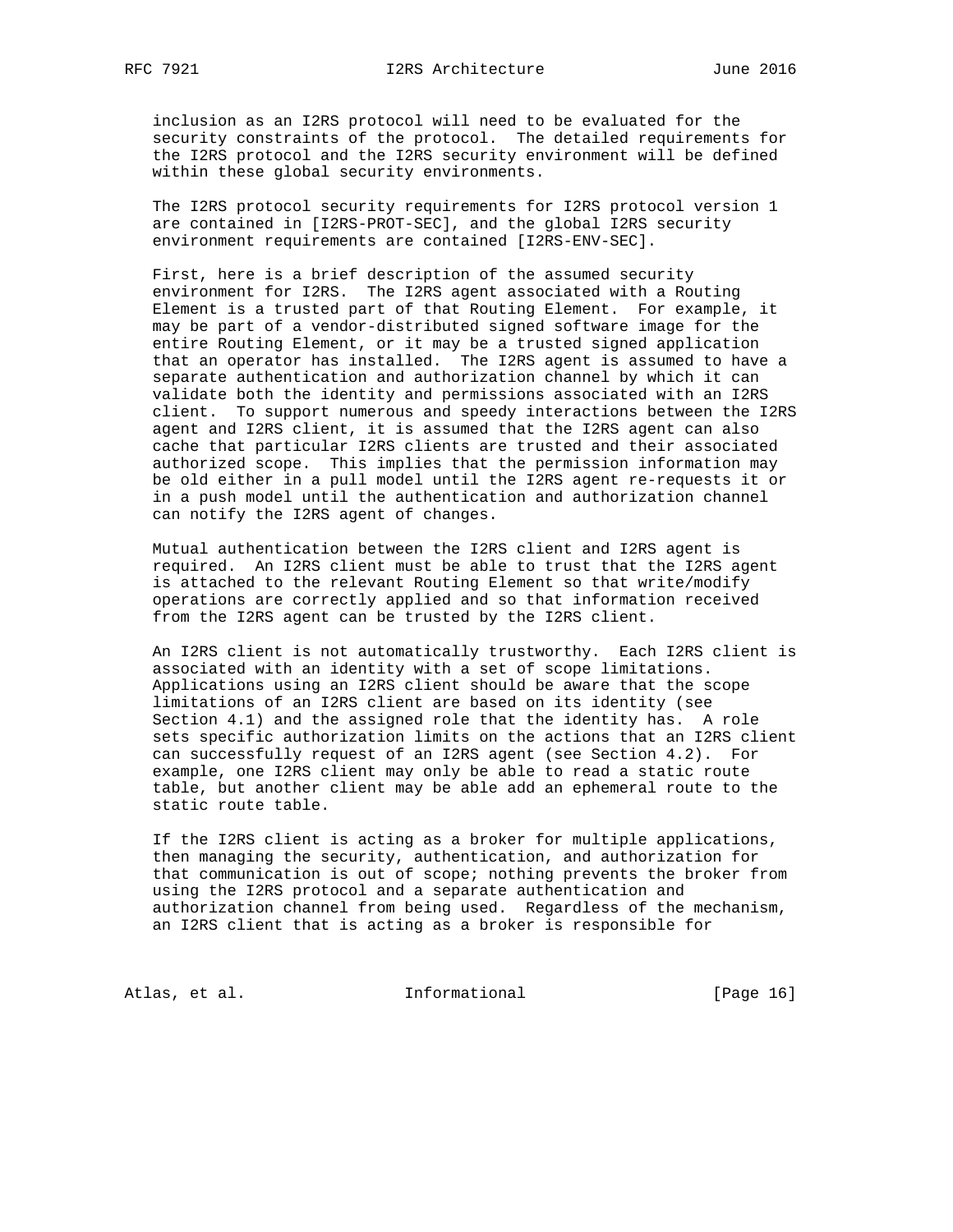determining that applications using it are trusted and permitted to make the particular requests.

 Different levels of integrity, confidentiality, and replay protection are relevant for different aspects of I2RS. The primary communication channel that is used for client authentication and then used by the client to write data requires integrity, confidentiality and replay protection. Appropriate selection of a default required transport protocol is the preferred way of meeting these requirements.

 Other communications via I2RS may not require integrity, confidentiality, and replay protection. For instance, if an I2RS client subscribes to an information stream of prefix announcements from OSPF, those may require integrity but probably not confidentiality or replay protection. Similarly, an information stream of interface statistics may not even require guaranteed delivery. In Section 7.2, additional logins regarding multiple communication channels and their use is provided. From the security perspective, it is critical to realize that an I2RS agent may open a new communication channel based upon information provided by an I2RS client (as described in Section 7.2). For example, an I2RS client may request notifications of certain events, and the agent will open a communication channel to report such events. Therefore, to avoid an indirect attack, such a request must be done in the context of an authenticated and authorized client whose communications cannot have been altered.

4.1. Identity and Authentication

 As discussed above, all control exchanges between the I2RS client and agent should be authenticated and integrity-protected (such that the contents cannot be changed without detection). Further, manipulation of the system must be accurately attributable. In an ideal architecture, even information collection and notification should be protected; this may be subject to engineering trade-offs during the design.

 I2RS clients may be operating on behalf of other applications. While those applications' identities are not needed for authentication or authorization, each application should have a unique opaque identifier that can be provided by the I2RS client to the I2RS agent for purposes of tracking attribution of operations to an application identifier (and from that to the application's identity). This tracking of operations to an application supports I2RS functionality for tracing actions (to aid troubleshooting in routers) and logging of network changes.

Atlas, et al. 1nformational [Page 17]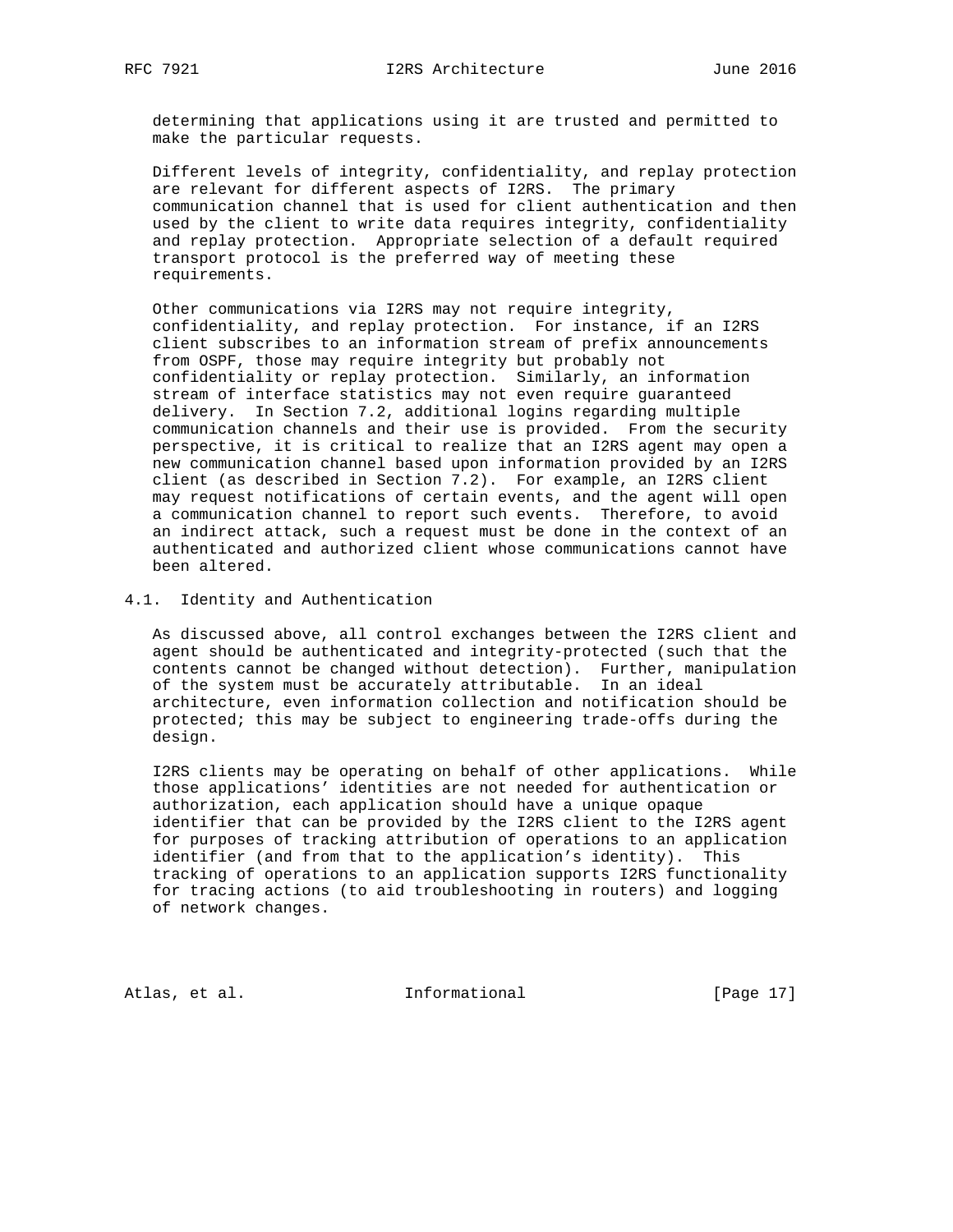# 4.2. Authorization

 All operations using I2RS, both observation and manipulation, should be subject to appropriate authorization controls. Such authorization is based on the identity and assigned role of the I2RS client performing the operations and the I2RS agent in the network element. Multiple identities may use the same role(s). As noted in the definitions of "identity" and "role" above, if multiple roles are associated with an identity then the identity is authorized to perform any operation authorized by any of its roles.

 I2RS agents, in performing information collection and manipulation, will be acting on behalf of the I2RS clients. As such, each operation authorization will be based on the lower of the two permissions of the agent itself and of the authenticated client. The mechanism by which this authorization is applied within the device is outside of the scope of I2RS.

 The appropriate or necessary level of granularity for scope can depend upon the particular I2RS service and the implementation's granularity. An approach to a similar access control problem is defined in the NETCONF Access Control Model (NACM) [RFC6536]; it allows arbitrary access to be specified for a data node instance identifier while defining meaningful manipulable defaults. The identity within NACM [RFC6536] can be specified as either a user name or a group user name (e.g., Root), and this name is linked a scope policy that is contained in a set of access control rules. Similarly, it is expected the I2RS identity links to one role that has a scope policy specified by a set of access control rules. This scope policy can be provided via Local Configuration, exposed as an I2RS service for manipulation by authorized clients, or via some other method (e.g., Authentication, Authorization, and Accounting (AAA) service)

 While the I2RS agent allows access based on the I2RS client's scope policy, this does not mean the access is required to arrive on a particular transport connection or from a particular I2RS client by the I2RS architecture. The operator-applied scope policy may or may not restrict the transport connection or the identities that can access a local I2RS agent.

 When an I2RS client is authenticated, its identity is provided to the I2RS agent, and this identity links to a role that links to the scope policy. Multiple identities may belong to the same role; for example, such a role might be an Internal-Routes-Monitor that allows reading of the portion of the I2RS RIB associated with IP prefixes used for internal device addresses in the AS.

Atlas, et al. 1nformational [Page 18]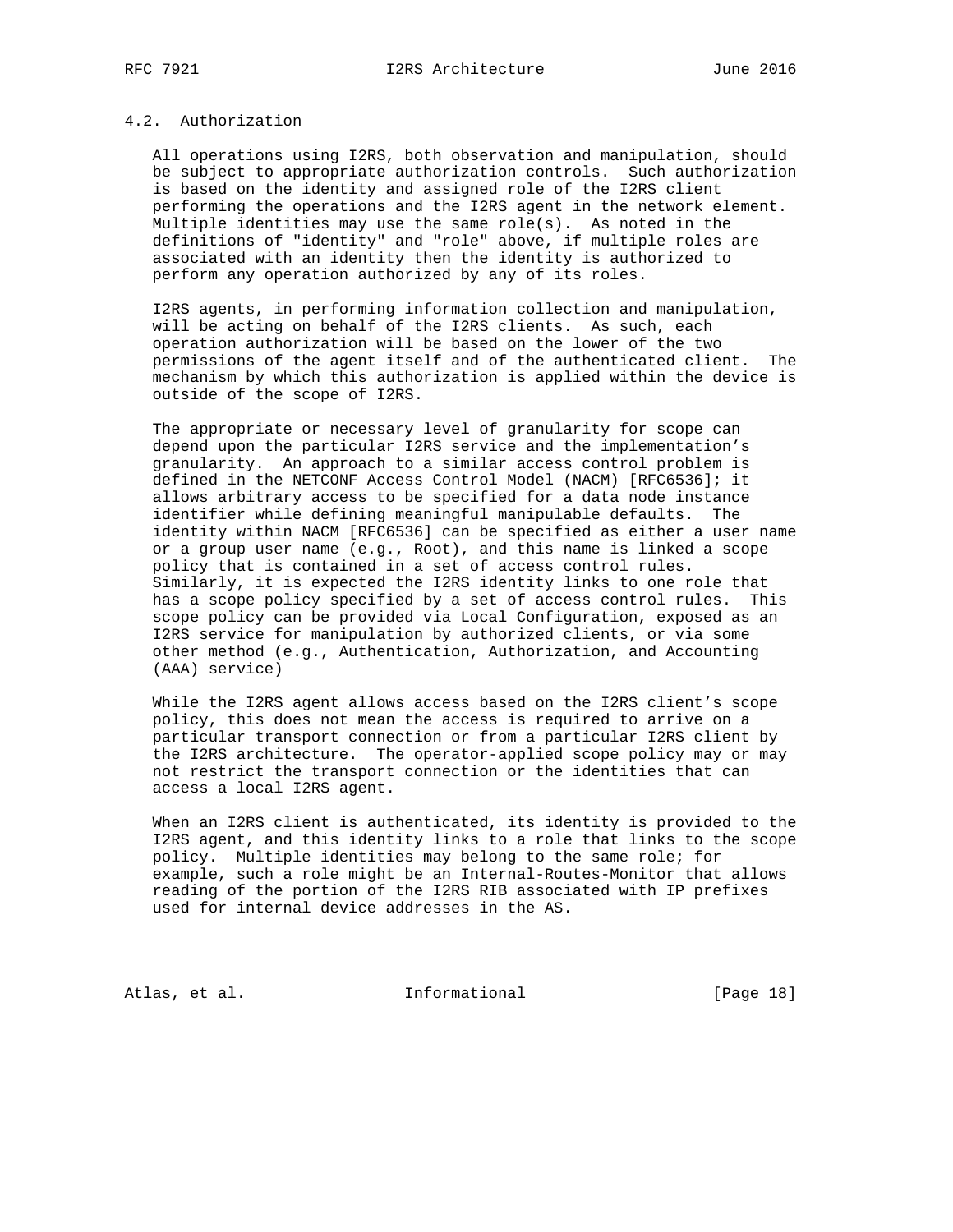# 4.3. Client Redundancy

 I2RS must support client redundancy. At the simplest, this can be handled by having a primary and a backup network application that both use the same client identity and can successfully authenticate as such. Since I2RS does not require a continuous transport connection and supports multiple transport sessions, this can provide some basic redundancy. However, it does not address the need for troubleshooting and logging of network changes to be informed about which network application is actually active. At a minimum, basic transport information about each connection and time can be logged with the identity.

#### 4.4. I2RS in Personal Devices

 If an I2RS agent or I2RS client is tightly correlated with a person (such as if an I2RS agent is running on someone's phone to control tethering), then this usage can raise privacy issues, over and above the security issues that normally need to be handled in I2RS. One example of an I2RS interaction that could raise privacy issues is if the I2RS interaction enabled easier location tracking of a person's phone. The I2RS protocol and data models should consider if privacy issues can arise when clients or agents are used for such use cases.

5. Network Applications and I2RS Client

 I2RS is expected to be used by network-oriented applications in different architectures. While the interface between a network oriented application and the I2RS client is outside the scope of I2RS, considering the different architectures is important to sufficiently specify I2RS.

 In the simplest architecture of direct access, a network-oriented application has an I2RS client as a library or driver for communication with routing elements.

 In the broker architecture, multiple network-oriented applications communicate in an unspecified fashion to a broker application that contains an I2RS client. That broker application requires additional functionality for authentication and authorization of the network oriented applications; such functionality is out of scope for I2RS, but similar considerations to those described in Section 4.2 do apply. As discussed in Section 4.1, the broker I2RS client should determine distinct opaque identifiers for each network-oriented application that is using it. The broker I2RS client can pass along the appropriate value as a secondary identifier, which can be used for tracking attribution of operations.

Atlas, et al. 1nformational [Page 19]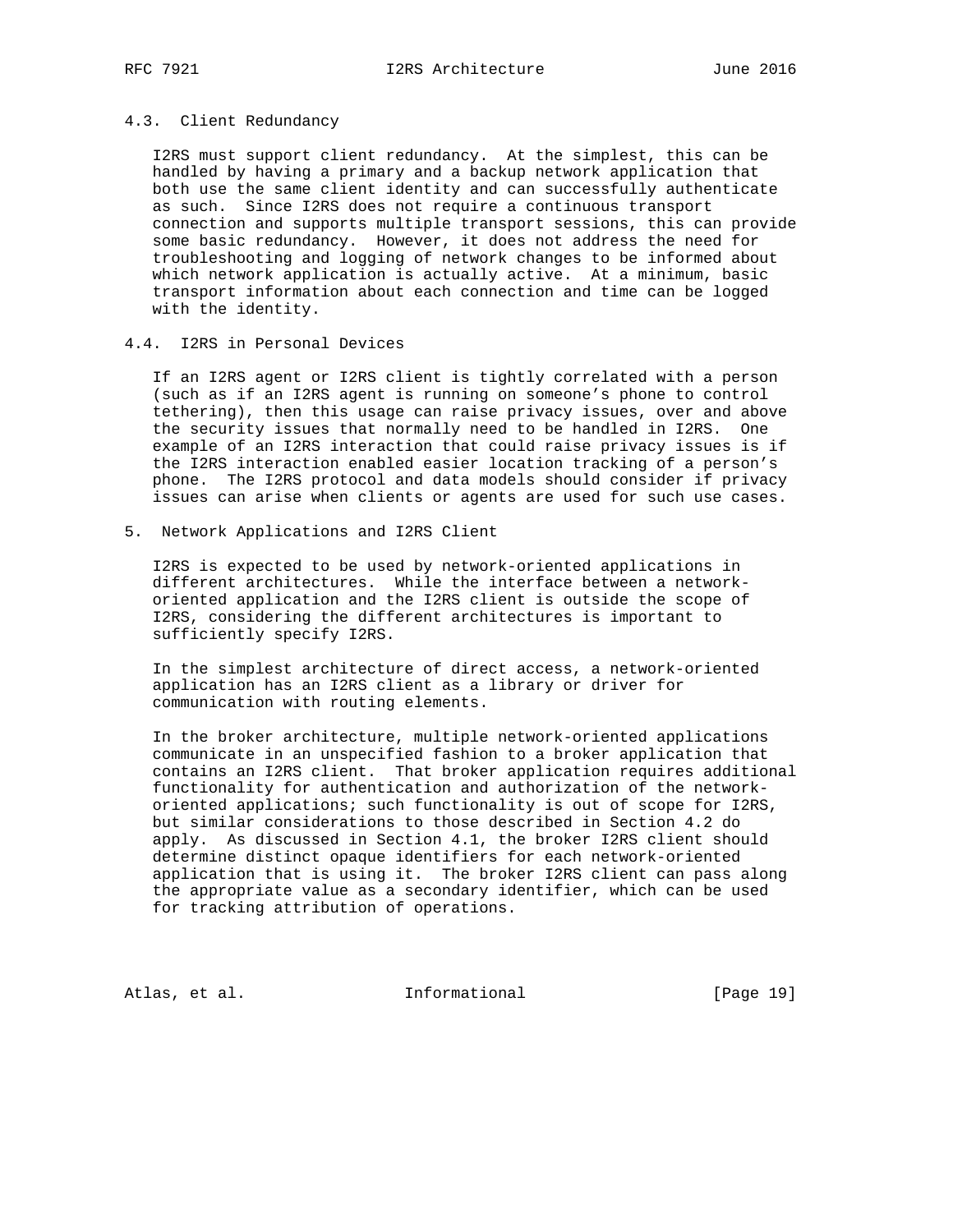In a third architecture, a routing element or network-oriented application that uses an I2RS client to access services on a different routing element may also contain an I2RS agent to provide services to other network-oriented applications. However, where the needed information and data models for those services differs from that of a conventional routing element, those models are, at least initially, out of scope for I2RS. The following section describes an example of such a network application.

# 5.1. Example Network Application: Topology Manager

 A Topology Manager includes an I2RS client that uses the I2RS data models and protocol to collect information about the state of the network by communicating directly with one or more I2RS agents. From these I2RS agents, the Topology Manager collects routing configuration and operational data, such as interface and Label Switched Path (LSP) information. In addition, the Topology Manager may collect link-state data in several ways -- via I2RS models, by peering with BGP-LS [RFC7752], or by listening into the IGP.

 The set of functionality and collected information that is the Topology Manager may be embedded as a component of a larger application, such as a path computation application. As a stand alone application, the Topology Manager could be useful to other network applications by providing a coherent picture of the network state accessible via another interface. That interface might use the same I2RS protocol and could provide a topology service using extensions to the I2RS data models.

6. I2RS Agent Role and Functionality

 The I2RS agent is part of a routing element. As such, it has relationships with that routing element as a whole and with various components of that routing element.

6.1. Relationship to Its Routing Element

 A Routing Element may be implemented with a wide variety of different architectures: an integrated router, a split architecture, distributed architecture, etc. The architecture does not need to affect the general I2RS agent behavior.

 For scalability and generality, the I2RS agent may be responsible for collecting and delivering large amounts of data from various parts of the routing element. Those parts may or may not actually be part of a single physical device. Thus, for scalability and robustness, it is important that the architecture allow for a distributed set of reporting components providing collected data from the I2RS agent

Atlas, et al. 1nformational [Page 20]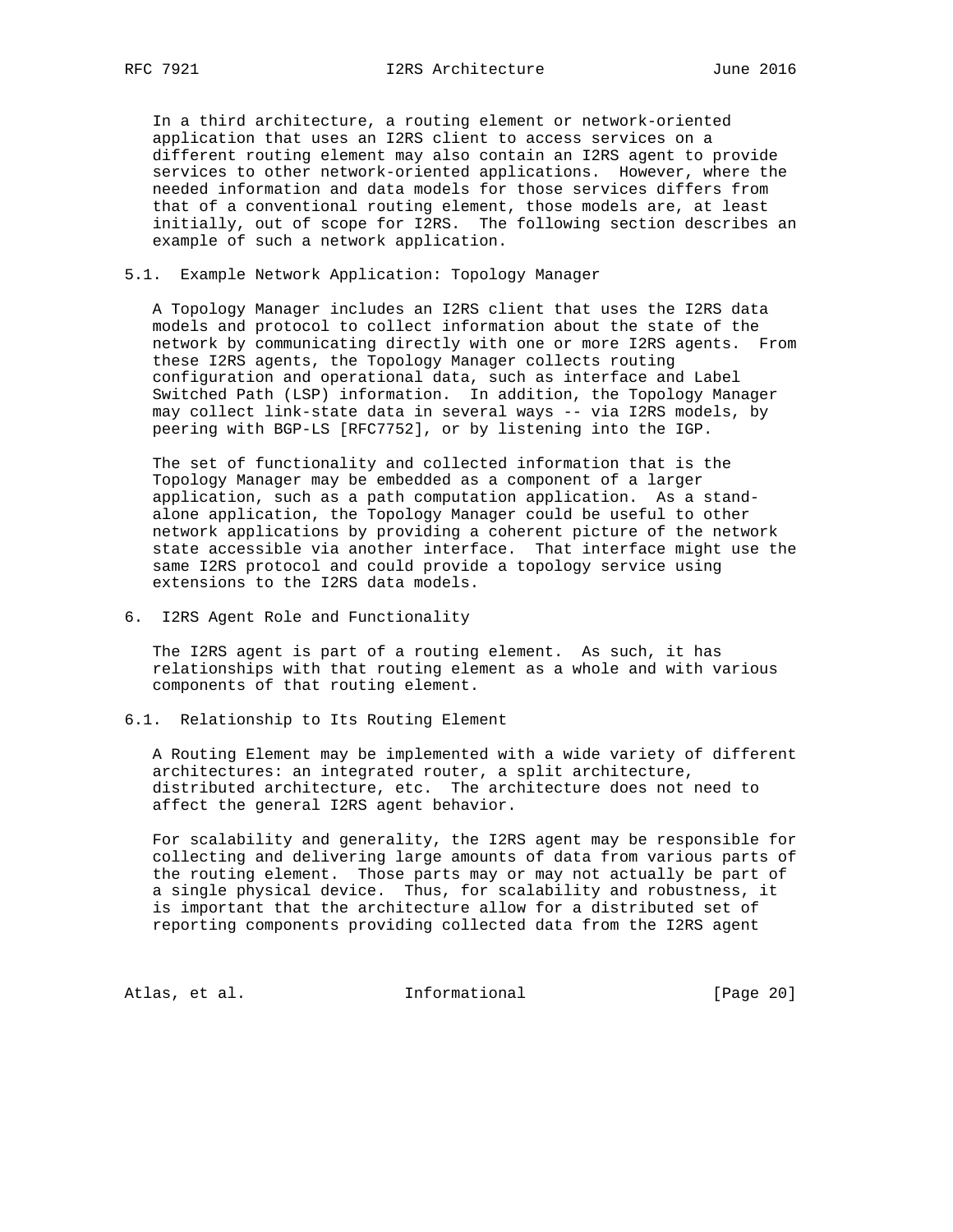back to the relevant I2RS clients. There may be multiple I2RS agents within the same router. In such a case, they must have non overlapping sets of information that they manipulate.

 To facilitate operations, deployment, and troubleshooting, it is important that traceability of the requests received by I2RS agent's and actions taken be supported via a common data model.

#### 6.2. I2RS State Storage

 State modification requests are sent to the I2RS agent in a routing element by I2RS clients. The I2RS agent is responsible for applying these changes to the system, subject to the authorization discussed above. The I2RS agent will retain knowledge of the changes it has applied, and the client on whose behalf it applied the changes. The I2RS agent will also store active subscriptions. These sets of data form the I2RS datastore. This data is retained by the agent until the state is removed by the client, it is overridden by some other operation such as CLI, or the device reboots. Meaningful logging of the application and removal of changes are recommended. I2RS-applied changes to the routing element state will not be retained across routing element reboot. The I2RS datastore is not preserved across routing element reboots; thus, the I2RS agent will not attempt to reapply such changes after a reboot.

# 6.2.1. I2RS Agent Failure

 It is expected that an I2RS agent may fail independently of the associated routing element. This could happen because I2RS is disabled on the routing element or because the I2RS agent, which may be a separate process or even running on a separate processor, experiences an unexpected failure. Just as routing state learned from a failed source is removed, the ephemeral I2RS state will usually be removed shortly after the failure is detected or as part of a graceful shutdown process. To handle these two types of failures, the I2RS agent MUST support two different notifications: a notification for the I2RS agent terminating gracefully, and a notification for the I2RS agent starting up after an unexpected failure. The two notifications are described below followed by a description of their use in unexpected failures and graceful shutdowns.

Atlas, et al. 1nformational [Page 21]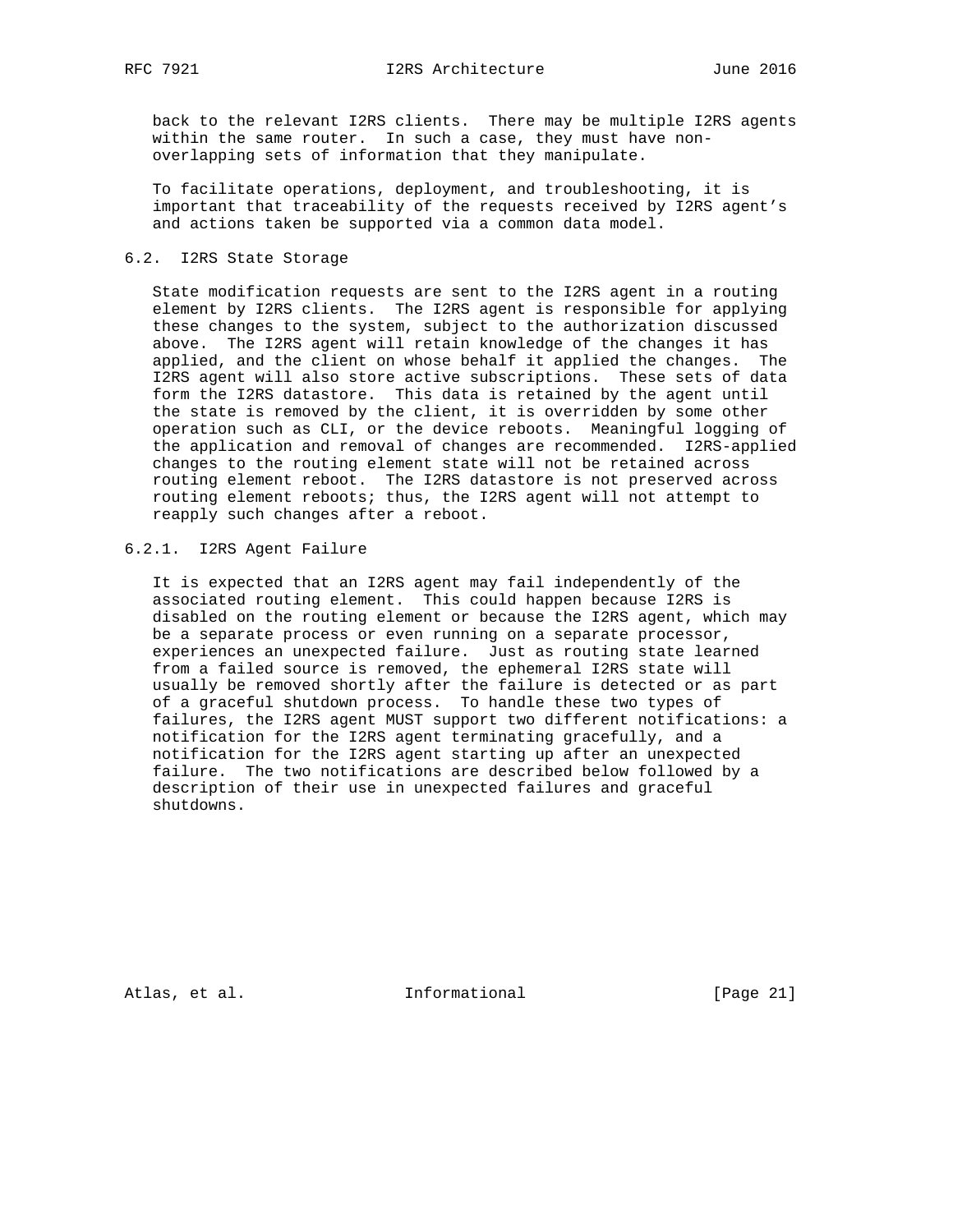- NOTIFICATION\_I2RS\_AGENT\_TERMINATING: This notification reports that the associated I2RS agent is shutting down gracefully and that I2RS ephemeral state will be removed. It can optionally include a timestamp indicating when the I2RS agent will shut down. Use of this timestamp assumes that time synchronization has been done, and the timestamp should not have granularity finer than one second because better accuracy of shutdown time is not guaranteed.
- NOTIFICATION\_I2RS\_AGENT\_STARTING: This notification signals to the I2RS client(s) that the associated I2RS agent has started. It includes an agent-boot-count that indicates how many times the I2RS agent has restarted since the associated routing element restarted. The agent-boot-count allows an I2RS client to determine if the I2RS agent has restarted. (Note: This notification will be sent by the I2RS agent to I2RS clients that are known by the I2RS agent after a reboot. How the I2RS agent retains the knowledge of these I2RS clients is out of scope of this architecture.)

 There are two different failure types that are possible, and each has different behavior.

- Unexpected failure: In this case, the I2RS agent has unexpectedly crashed and thus cannot notify its clients of anything. Since I2RS does not require a persistent connection between the I2RS client and I2RS agent, it is necessary to have a mechanism for the I2RS agent to notify I2RS clients that had subscriptions or written ephemeral state; such I2RS clients should be cached by the I2RS agent's system in persistent storage. When the I2RS agent starts, it should send a NOTIFICATION\_I2RS\_AGENT\_STARTING to each cached I2RS client.
- Graceful shutdowns: In this case, the I2RS agent can do specific limited work as part of the process of being disabled. The I2RS agent must send a NOTIFICATION\_I2RS\_AGENT\_TERMINATING to all its cached I2RS clients. If the I2RS agent restarts after a graceful termination, it will send a NOTIFICATION\_I2RS\_AGENT\_STARTING to each cached I2RS client.

#### 6.2.2. Starting and Ending

 When an I2RS client applies changes via the I2RS protocol, those changes are applied and left until removed or the routing element reboots. The network application may make decisions about what to request via I2RS based upon a variety of conditions that imply different start times and stop times. That complexity is managed by the network application and is not handled by I2RS.

Atlas, et al. 1nformational [Page 22]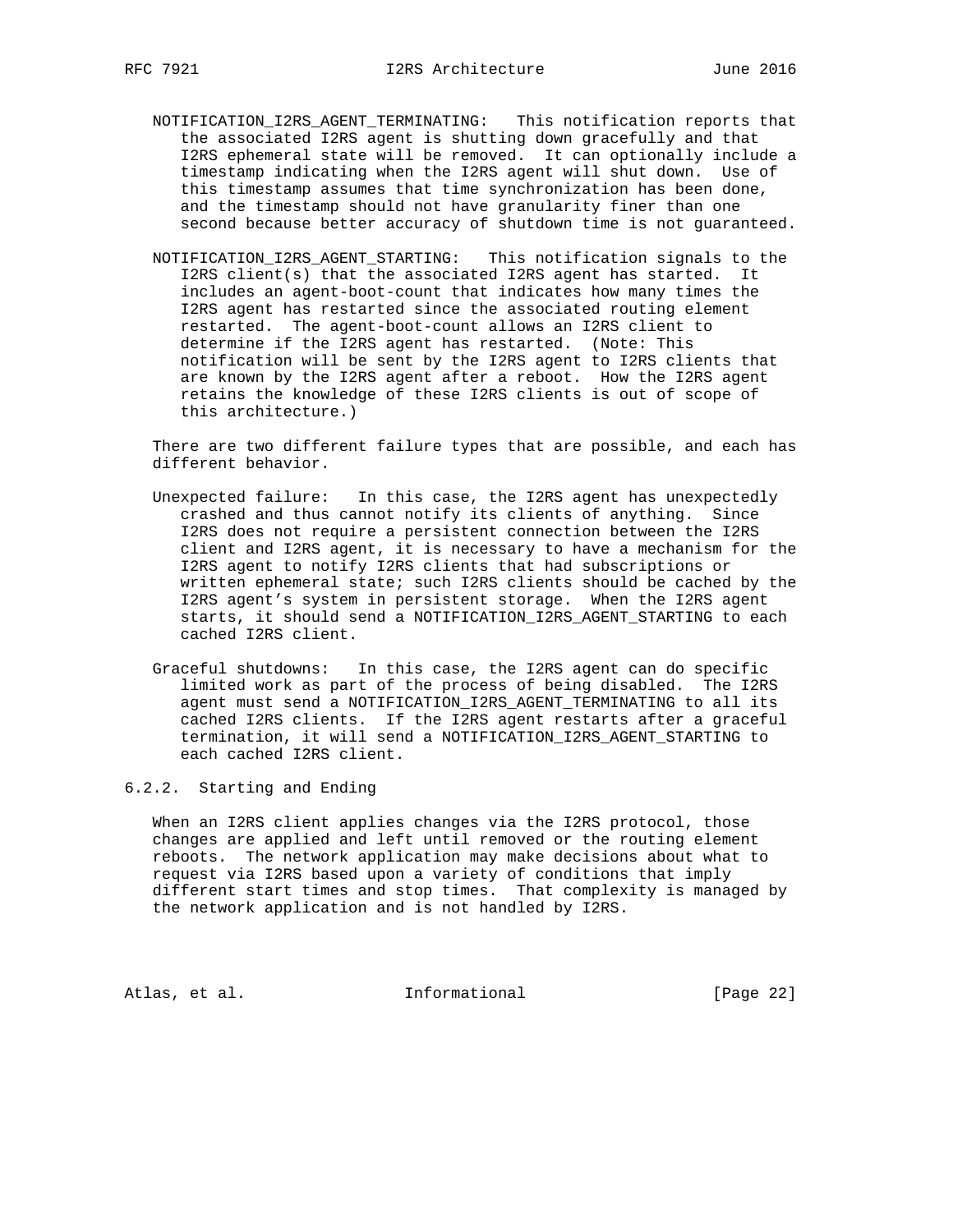# 6.2.3. Reversion

 An I2RS agent may decide that some state should no longer be applied. An I2RS client may instruct an agent to remove state it has applied. In all such cases, the state will revert to what it would have been without the I2RS client-agent interaction; that state is generally whatever was specified via the CLI, NETCONF, SNMP, etc., I2RS agents will not store multiple alternative states, nor try to determine which one among such a plurality it should fall back to. Thus, the model followed is not like the RIB, where multiple routes are stored at different preferences. (For I2RS state in the presence of two I2RS clients, please see Sections 1.2 and 7.8)

 An I2RS client may register for notifications, subject to its notification scope, regarding state modification or removal by a particular I2RS client.

#### 6.3. Interactions with Local Configuration

 Changes may originate from either Local Configuration or from I2RS. The modifications and data stored by I2RS are separate from the local device configuration, but conflicts between the two must be resolved in a deterministic manner that respects operator-applied policy. The deterministic manner is the result of general I2RS rules, system rules, knobs adjusted by operator-applied policy, and the rules associated with the YANG data model (often in "MUST" and "WHEN" clauses for dependencies).

 The operator-applied policy knobs can determine whether the Local Configuration overrides a particular I2RS client's request or vice versa. Normally, most devices will have an operator-applied policy that will prioritize the I2RS client's ephemeral configuration changes so that ephemeral data overrides the Local Configuration.

 These operator-applied policy knobs can be implemented in many ways. One way is for the routing element to configure a priority on the Local Configuration and a priority on the I2RS client's write of the ephemeral configuration. The I2RS mechanism would compare the I2RS client's priority to write with that priority assigned to the Local Configuration in order to determine whether Local Configuration or I2RS client's write of ephemeral data wins.

 To make sure the I2RS client's requests are what the operator desires, the I2RS data modules have a general rule that, by default, the Local Configuration always wins over the I2RS ephemeral configuration.

Atlas, et al. 1nformational [Page 23]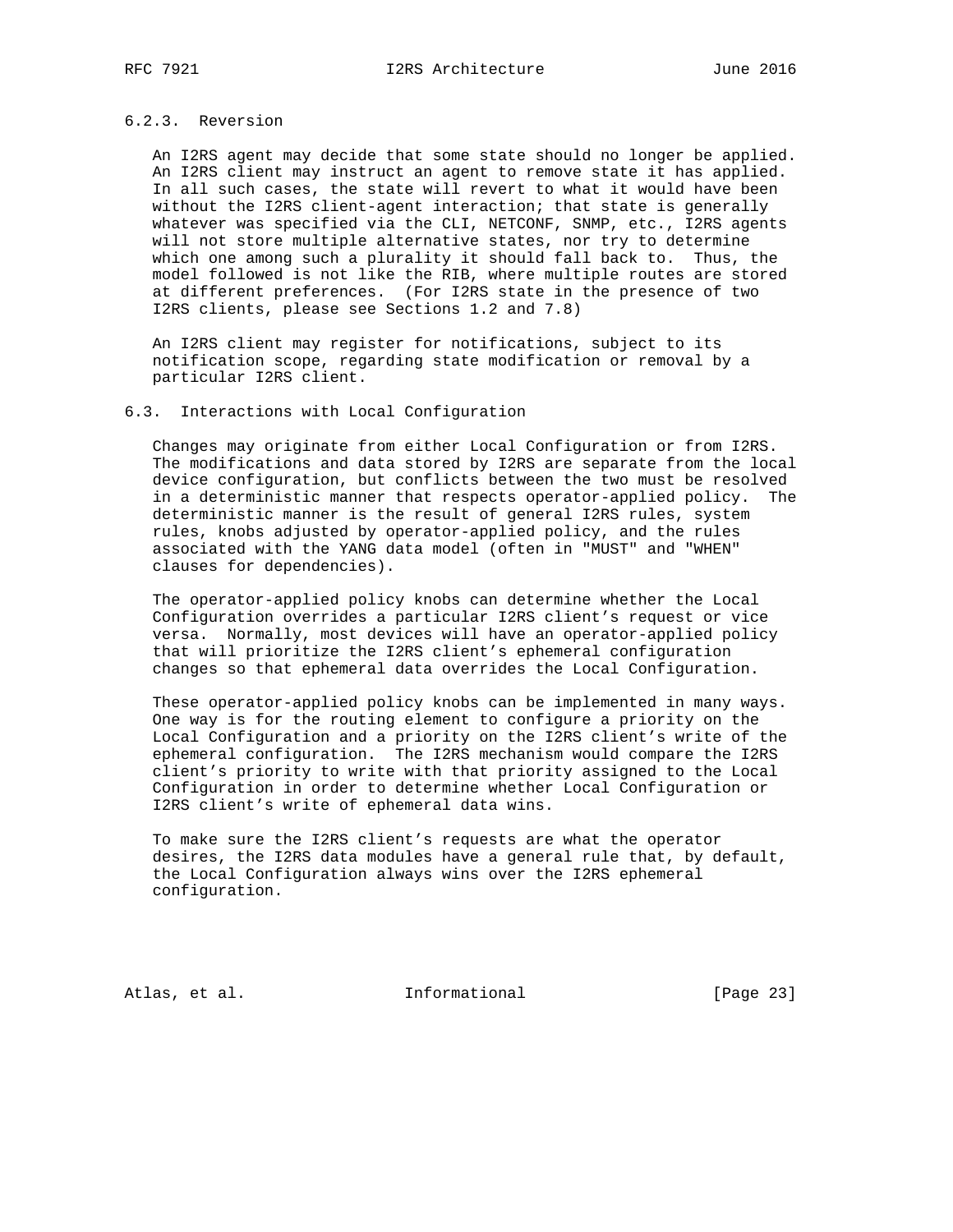The reason for this general rule is if there is no operator-applied policy to turn on I2RS ephemeral overwrites of Local Configuration, then the I2RS overwrites should not occur. This general rule allows the I2RS agents to be installed in routing systems and the communication tested between I2RS clients and I2RS agents without the I2RS agent overwriting configuration state. For more details, see the examples below.

 In the case when the I2RS ephemeral state always wins for a data model, if there is an I2RS ephemeral state value, it is installed instead of the Local Configuration state value. The Local Configuration information is stored so that if/when an I2RS client removes I2RS ephemeral state, the Local Configuration state can be restored.

 When the Local Configuration always wins, some communication between that subsystem and the I2RS agent is still necessary. As an I2RS agent connects to the routing subsystem, the I2RS agent must also communicate with the Local Configuration to exchange model information so the I2RS agent knows the details of each specific device configuration change that the I2RS agent is permitted to modify. In addition, when the system determines that a client's I2RS state is preempted, the I2RS agent must notify the affected I2RS clients; how the system determines this is implementation dependent.

 It is critical that policy based upon the source is used because the resolution cannot be time based. Simply allowing the most recent state to prevail could cause race conditions where the final state is not repeatably deterministic.

# 6.3.1. Examples of Local Configuration vs. I2RS Ephemeral Configuration

 A set of examples is useful in order to illustrated these architecture principles. Assume there are three routers: Router A, Router B, and Router C. There are two operator-applied policy knobs that these three routers must have regarding ephemeral state.

- o Policy Knob 1: Ephemeral configuration overwrites Local Configuration.
- o Policy Knob 2: Update of Local Configuration value supersedes and overwrites the ephemeral configuration.

Atlas, et al. 1nformational [Page 24]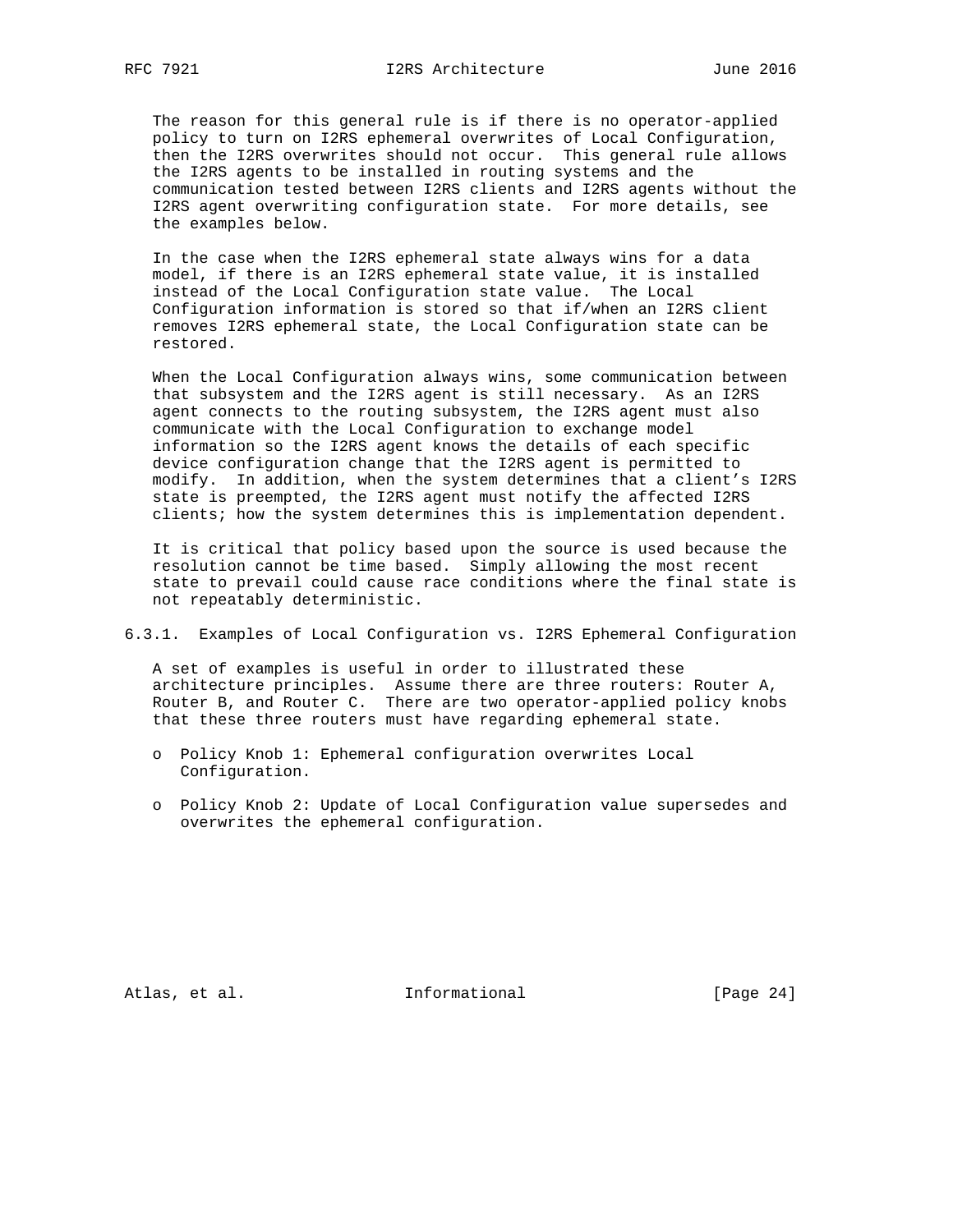For Policy Knob 1, the routers with an I2RS agent receiving a write for an ephemeral entry in a data model must consider the following:

- 1. Does the operator policy allow the ephemeral configuration changes to have priority over existing Local Configuration?
- 2. Does the YANG data model have any rules associated with the ephemeral configuration (such as the "MUST" or "WHEN" rule)?

 For this example, there is no "MUST" or "WHEN" rule in the data being written.

The policy settings are:

|          | Policy Knob 1                       | Policy Knob 2                       |
|----------|-------------------------------------|-------------------------------------|
| Router A | ephemeral has<br>priority           | ephemeral has<br>priority           |
| Router B | Local Configuration<br>has priority | Local Configuration<br>has priority |
| Router C | ephemeral has<br>priority           | Local Configuration<br>has priority |

 Router A has the normal operator policy in Policy Knob 1 and Policy Knob 2 that prioritizes ephemeral configuration over Local Configuration in the I2RS agent. An I2RS client sends a write to an ephemeral configuration value via an I2RS agent in Router A. The I2RS agent overwrites the configuration value in the intended configuration, and the I2RS agent returns an acknowledgement of the write. If the Local Configuration value changes, Router A stays with the ephemeral configuration written by the I2RS client.

 Router B's operator has no desire to allow ephemeral writes to overwrite Local Configuration even though it has installed an I2RS agent. Router B's policy prioritizes the Local Configuration over the ephemeral write. When the I2RS agent on Router B receives a write from an I2RS client, the I2RS agent will check the operator Policy Knob 1 and return a response to the I2RS client indicating the operator policy did not allow the overwriting of the Local Configuration.

 The Router B case demonstrates why the I2RS architecture sets the default to the Local Configuration wins. Since I2RS functionality is new, the operator must enable it. Otherwise, the I2RS ephemeral functionality is off. Router B's operators can install the I2RS code and test responses without engaging the I2RS overwrite function.

Atlas, et al. 1nformational [Page 25]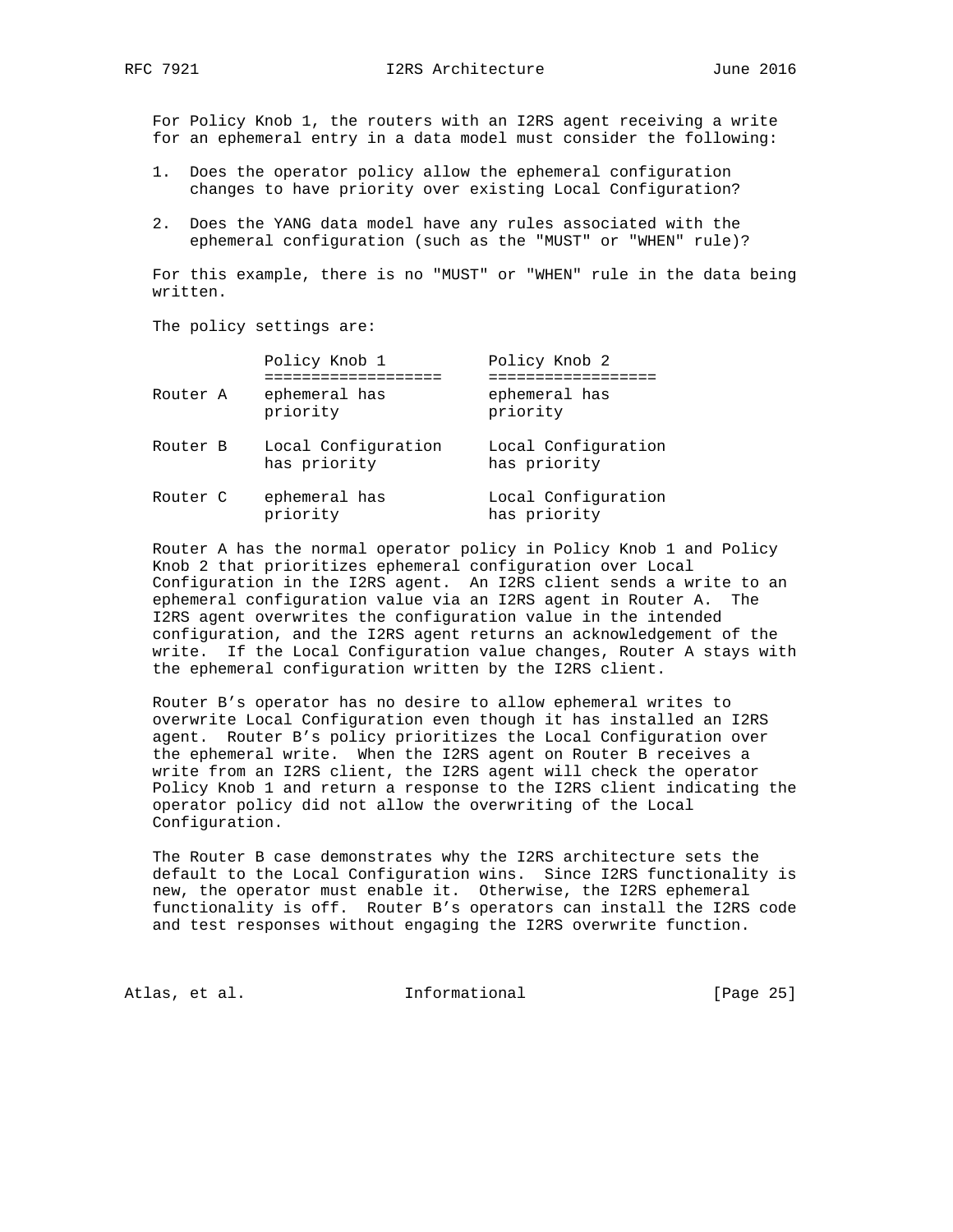Router C's operator sets Policy Knob 1 for the I2RS clients to overwrite existing Local Configuration and Policy Knob 2 for the Local Configuration changes to update ephemeral state. To understand why an operator might set the policy knobs this way, consider that Router C is under the control of an operator that has a back-end system that re-writes the Local Configuration of all systems at 11 p.m. each night. Any ephemeral change to the network is only supposed to last until 11 p.m. when the next Local Configuration changes are rolled out from the back-end system. The I2RS client writes the ephemeral state during the day, and the I2RS agent on Router C updates the value. At 11 p.m., the back-end configuration system updates the Local Configuration via NETCONF, and the I2RS agent is notified that the Local Configuration updated this value. The I2RS agent notifies the I2RS client that the value has been overwritten by the Local Configuration. The I2RS client in this use case is a part of an application that tracks any ephemeral state changes to make sure all ephemeral changes are included in the next configuration run.

#### 6.4. Routing Components and Associated I2RS Services

 For simplicity, each logical protocol or set of functionality that can be compactly described in a separable information and data model is considered as a separate I2RS service. A routing element need not implement all routing components described nor provide the associated I2RS services. I2RS services should include a capability model so that peers can determine which parts of the service are supported. Each I2RS service requires an information model that describes at least the following: data that can be read, data that can be written, notifications that can be subscribed to, and the capability model mentioned above.

Atlas, et al. 1nformational [Page 26]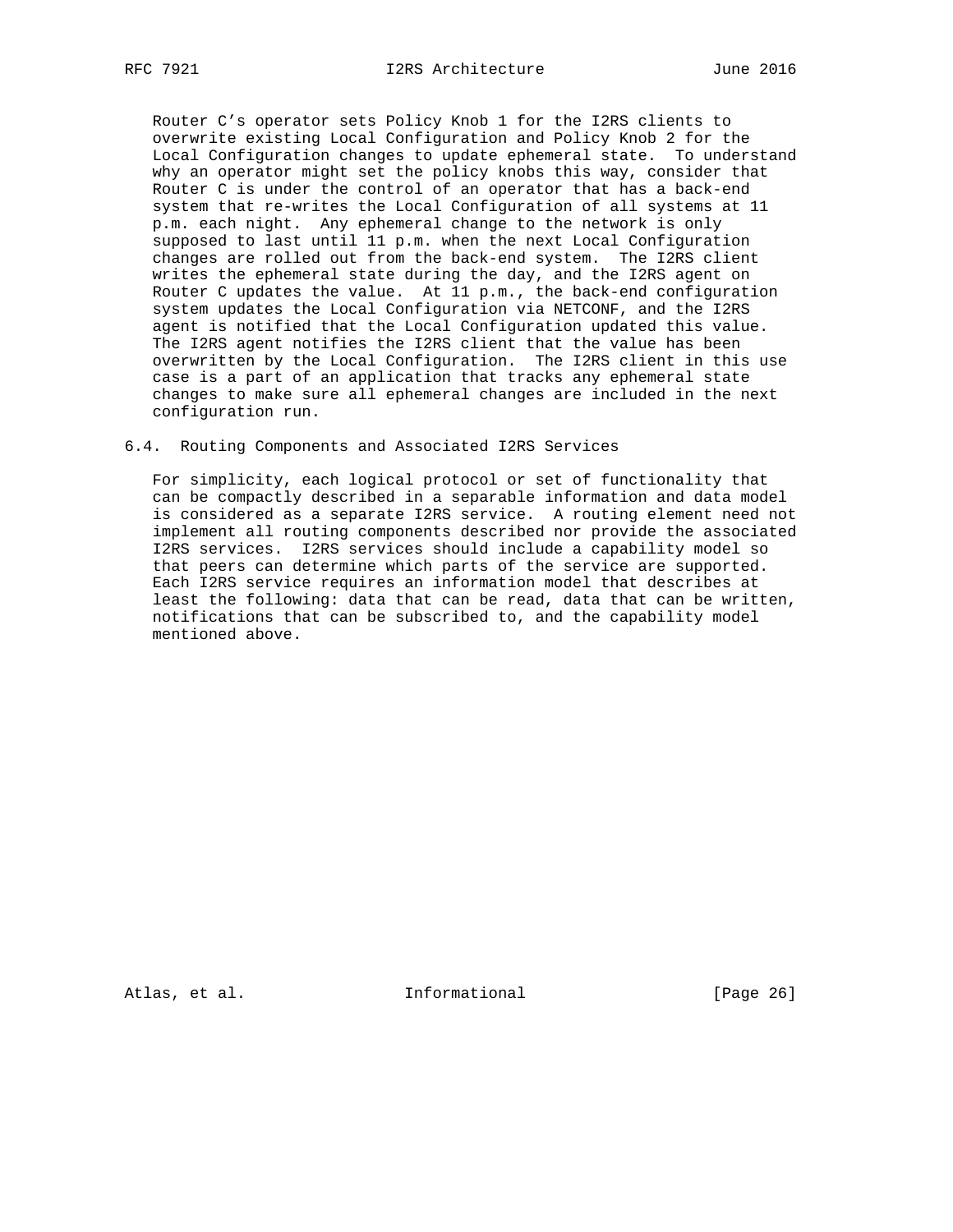The initial services included in the I2RS architecture are as follows.

| ***************************        |                 |                 |              | * * * * * * * * * * * * * * |                     |             | *****************            |         |
|------------------------------------|-----------------|-----------------|--------------|-----------------------------|---------------------|-------------|------------------------------|---------|
| $\star$<br>I2RS Protocol           |                 | $\star$         | $\star$      |                             |                     | $\ast$      | Dynamic                      |         |
| $\star$                            |                 | $\star$         | *            | Interfaces                  | $\star$             | $^\star$    | Data &                       |         |
| *<br>------+                       |                 | *               | $^\star$     |                             | $\star$             | $^\star$    | Statistics                   |         |
| Client<br>$\star$                  | Agent           | $\star$         |              | **************              |                     |             | *****************            |         |
| $^\star$<br>-------+               |                 | *               |              |                             |                     |             |                              |         |
| $\star$                            |                 |                 |              | **************              |                     |             | *************                |         |
| ***************************        |                 |                 | $\star$      |                             | $\star$             | $^\star$    |                              | $\star$ |
|                                    |                 |                 | *            | Policy                      | $\star$             |             | * Base QoS                   |         |
| ********************               |                 | ********        | $^\star$     | Templates *                 |                     |             | * Templates *                |         |
| $^\star$<br>$+ - - - - - - - +$ *  | $^\star$        | $\ast$          | $\star$      |                             | $\star$             |             | *************                |         |
| $\star$<br>$BGP-LS$<br>BGP         | *               | * PTM<br>$\ast$ |              | **************              |                     |             |                              |         |
| $\star$<br>$-----++$ *             | $\star$         | $\star$         |              |                             |                     |             |                              |         |
| ********************               |                 | ********        |              |                             |                     |             | **************************** |         |
|                                    |                 |                 |              |                             |                     |             | $MPLS$ +---------+ +-----+ * |         |
| ********************************** |                 |                 |              | $\star$                     |                     | RSVP-TE     | LDP                          | *       |
| $\star$<br>IGPs                    | $+ - - - - - +$ | $+ - - - - - +$ |              | $\ast$                      |                     |             | --------+ +-----+            |         |
| $^\star$<br>$------++$             | OSPF            | līs-īs          | $\star$      | $\star$                     |                     |             |                              |         |
| $\star$<br>Common                  |                 | $+ - - - - - +$ | $\star$      | *                           | Common              |             |                              |         |
| $^\star$<br>$- - - - - - +$        |                 |                 |              |                             |                     |             |                              |         |
| ********************************** |                 |                 |              |                             |                     |             | **************************** |         |
|                                    |                 |                 |              |                             |                     |             |                              |         |
|                                    |                 |                 |              |                             |                     |             |                              |         |
| RIB Manager                        |                 |                 |              |                             |                     |             |                              | ¥       |
| $^\star$                           |                 |                 |              | --------------+             |                     | +---------- |                              |         |
| $\star$<br>Unicast/multicast       |                 |                 | Policy-Based |                             |                     | RIB Policy  |                              | *       |
| $\star$                            |                 |                 |              |                             |                     |             |                              | *       |
| $\star$                            | RIBs & LIBs     |                 |              |                             | Routing<br>Controls |             |                              |         |
| route instances                    |                 |                 | (ACLs, etc)  |                             |                     |             |                              | *       |
|                                    |                 |                 |              |                             |                     |             |                              |         |

# Figure 2: Anticipated I2RS Services

 There are relationships between different I2RS services -- whether those be the need for the RIB to refer to specific interfaces, the desire to refer to common complex types (e.g., links, nodes, IP addresses), or the ability to refer to implementation-specific functionality (e.g., pre-defined templates to be applied to interfaces or for QoS behaviors that traffic is directed into). Section 6.4.5 discusses information modeling constructs and the range of relationship types that are applicable.

Atlas, et al. 1nformational [Page 27]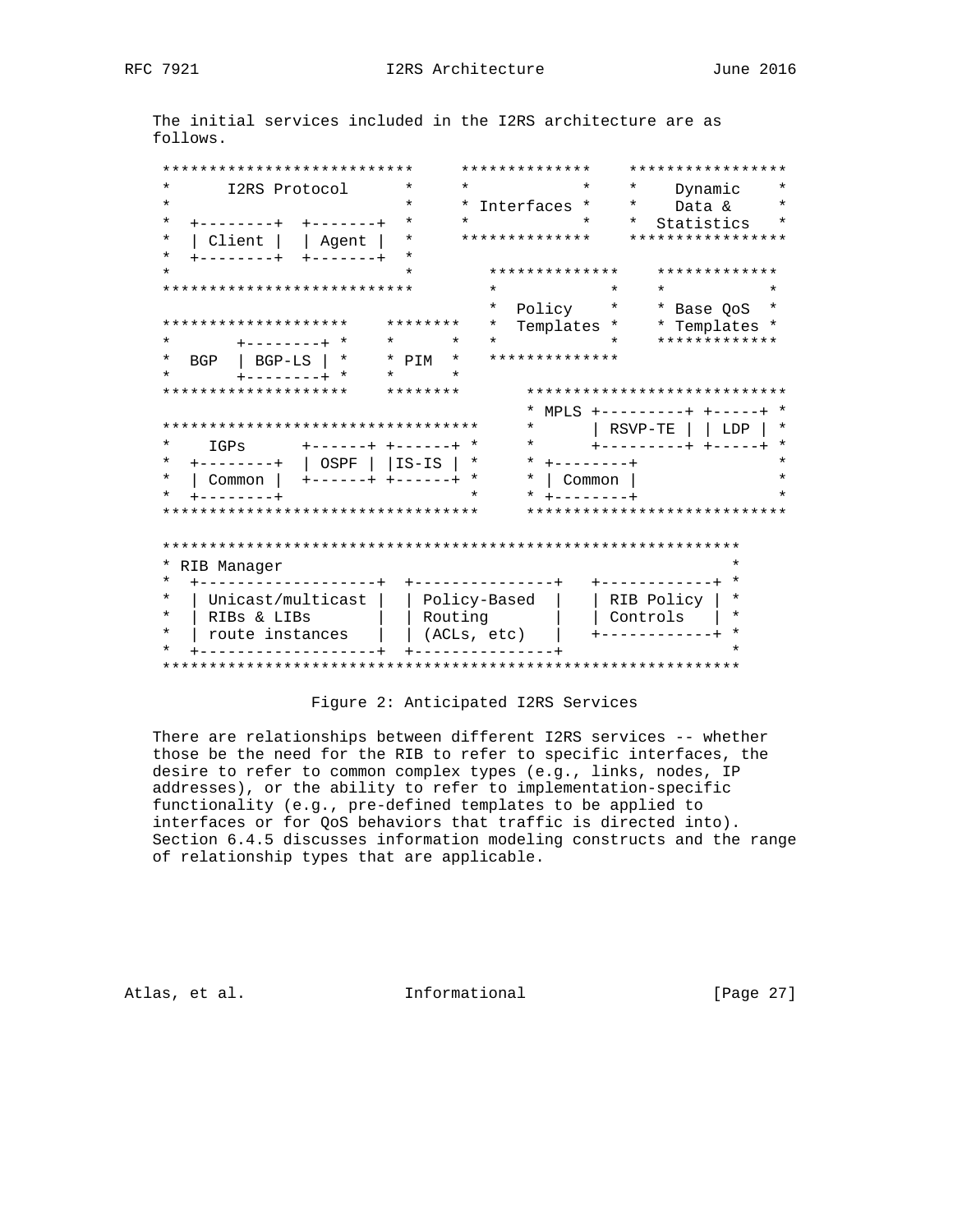#### 6.4.1. Routing and Label Information Bases

 Routing elements may maintain one or more information bases. Examples include Routing Information Bases such as IPv4/IPv6 Unicast or IPv4/IPv6 Multicast. Another such example includes the MPLS Label Information Bases, per platform, per interface, or per context. This functionality, exposed via an I2RS service, must interact smoothly with the same mechanisms that the routing element already uses to handle RIB input from multiple sources. Conceptually, this can be handled by having the I2RS agent communicate with a RIB Manager as a separate routing source.

 The point-to-multipoint state added to the RIB does not need to match to well-known multicast protocol installed state. The I2RS agent can create arbitrary replication state in the RIB, subject to the advertised capabilities of the routing element.

6.4.2. IGPs, BGP, and Multicast Protocols

 A separate I2RS service can expose each routing protocol on the device. Such I2RS services may include a number of different kinds of operations:

- o reading the various internal RIB(s) of the routing protocol is often helpful for understanding the state of the network. Directly writing to these protocol-specific RIBs or databases is out of scope for I2RS.
- o reading the various pieces of policy information the particular protocol instance is using to drive its operations.
- o writing policy information such as interface attributes that are specific to the routing protocol or BGP policy that may indirectly manipulate attributes of routes carried in BGP.
- o writing routes or prefixes to be advertised via the protocol.
- o joining/removing interfaces from the multicast trees.
- o subscribing to an information stream of route changes.
- o receiving notifications about peers coming up or going down.

 For example, the interaction with OSPF might include modifying the local routing element's link metrics, announcing a locally attached prefix, or reading some of the OSPF link-state database. However, direct modification of the link-state database must not be allowed in order to preserve network state consistency.

Atlas, et al. 1nformational [Page 28]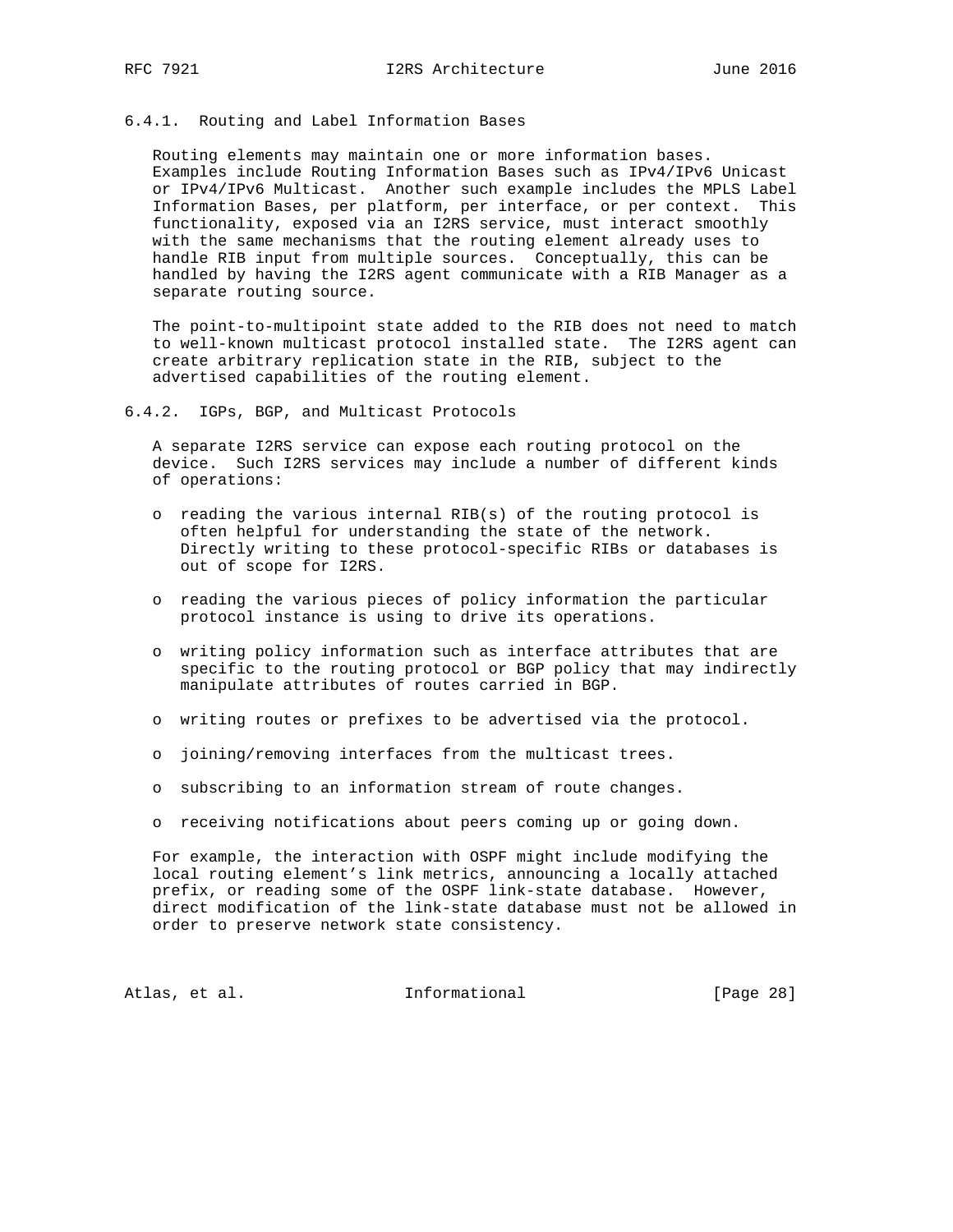# 6.4.3. MPLS

 I2RS services will be needed to expose the protocols that create transport LSPs (e.g., LDP and RSVP-TE) as well as protocols (e.g., BGP, LDP) that provide MPLS-based services (e.g., pseudowires, L3VPNs, L2VPNs, etc). This should include all local information about LSPs originating in, transiting, or terminating in this Routing Element.

# 6.4.4. Policy and QoS Mechanisms

 Many network elements have separate policy and QoS mechanisms, including knobs that affect local path computation and queue control capabilities. These capabilities vary widely across implementations, and I2RS cannot model the full range of information collection or manipulation of these attributes. A core set does need to be included in the I2RS information models and supported in the expected interfaces between the I2RS agent and the network element, in order to provide basic capabilities and the hooks for future extensibility.

 By taking advantage of extensibility and subclassing, information models can specify use of a basic model that can be replaced by a more detailed model.

6.4.5. Information Modeling, Device Variation, and Information Relationships

 I2RS depends heavily on information models of the relevant aspects of the Routing Elements to be manipulated. These models drive the data models and protocol operations for I2RS. It is important that these information models deal well with a wide variety of actual implementations of Routing Elements, as seen between different products and different vendors. There are three ways that I2RS information models can address these variations: class or type inheritance, optional features, and templating.

6.4.5.1. Managing Variation: Object Classes/Types and Inheritance

 Information modeled by I2RS from a Routing Element can be described in terms of classes or types or object. Different valid inheritance definitions can apply. What is appropriate for I2RS to use is not determined in this architecture; for simplicity, "class" and "subclass" will be used as the example terminology. This I2RS architecture does require the ability to address variation in Routing Elements by allowing information models to define parent or base classes and subclasses.

Atlas, et al. 1nformational [Page 29]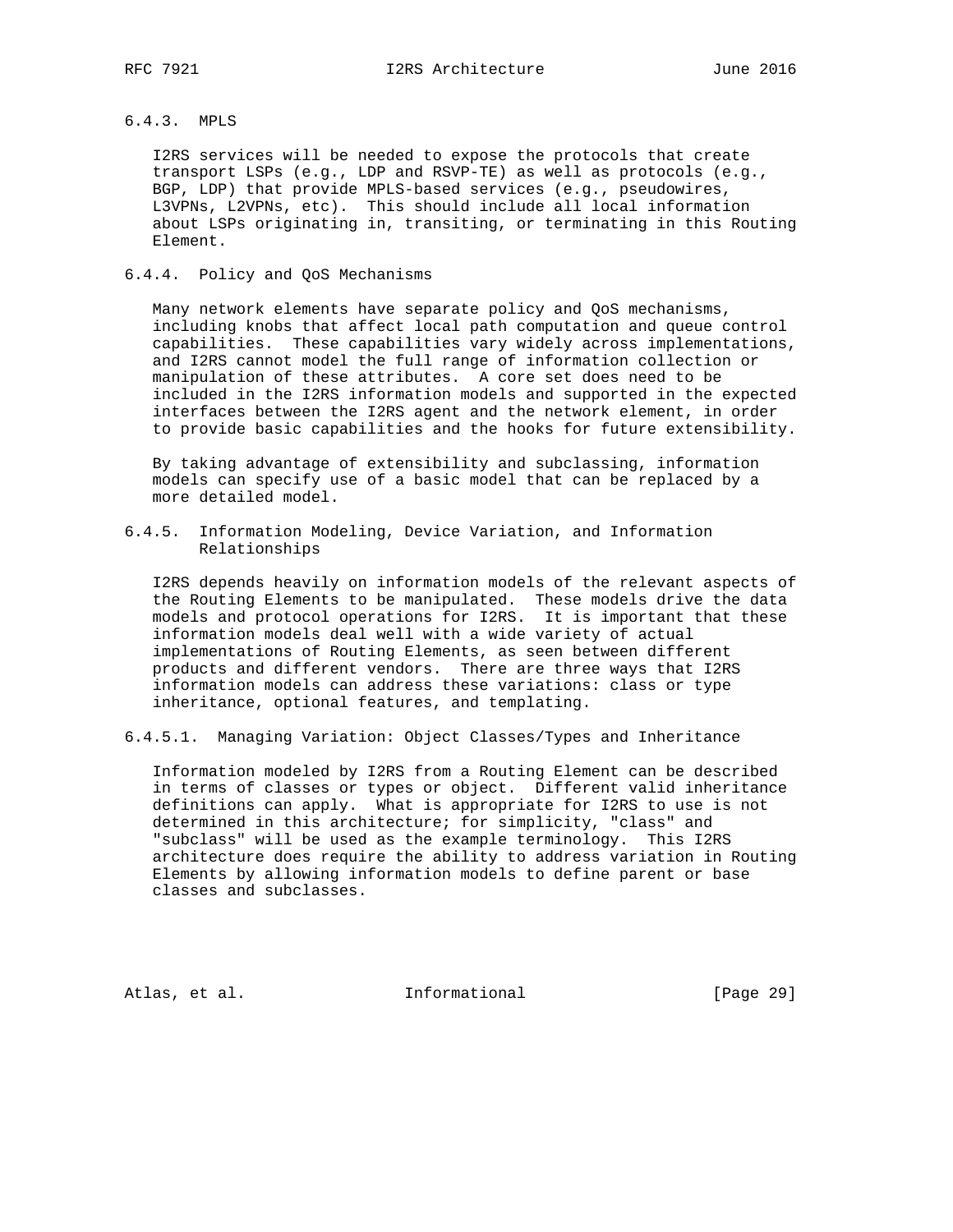The base or parent class defines the common aspects that all Routing Elements are expected to support. Individual subclasses can represent variations and additional capabilities. When applicable, there may be several levels of refinement. The I2RS protocol can then provide mechanisms to allow an I2RS client to determine which classes a given I2RS agent has available. I2RS clients that only want basic capabilities can operate purely in terms of base or parent classes, while a client needing more details or features can work with the supported subclass(es).

 As part of I2RS information modeling, clear rules should be specified for how the parent class and subclass can relate; for example, what changes can a subclass make to its parent? The description of such rules should be done so that it can apply across data modeling tools until the I2RS data modeling language is selected.

6.4.5.2. Managing Variation: Optionality

 I2RS information models must be clear about what aspects are optional. For instance, must an instance of a class always contain a particular data field X? If so, must the client provide a value for X when creating the object or is there a well-defined default value? From the Routing Element perspective, in the above example, each information model should provide information regarding the following questions:

- o Is X required for the data field to be accepted and applied?
- o If X is optional, then how does "X" as an optional portion of the data field interact with the required aspects of the data field?
- o Does the data field have defaults for the mandatory portion of the field and the optional portions of the field?
- o Is X required to be within a particular set of values (e.g., range, length of strings)?

 The information model needs to be clear about what read or write values are set by the client and what responses or actions are required by the agent. It is important to indicate what is required or optional in client values and agent responses/actions.

Atlas, et al. 1nformational [Page 30]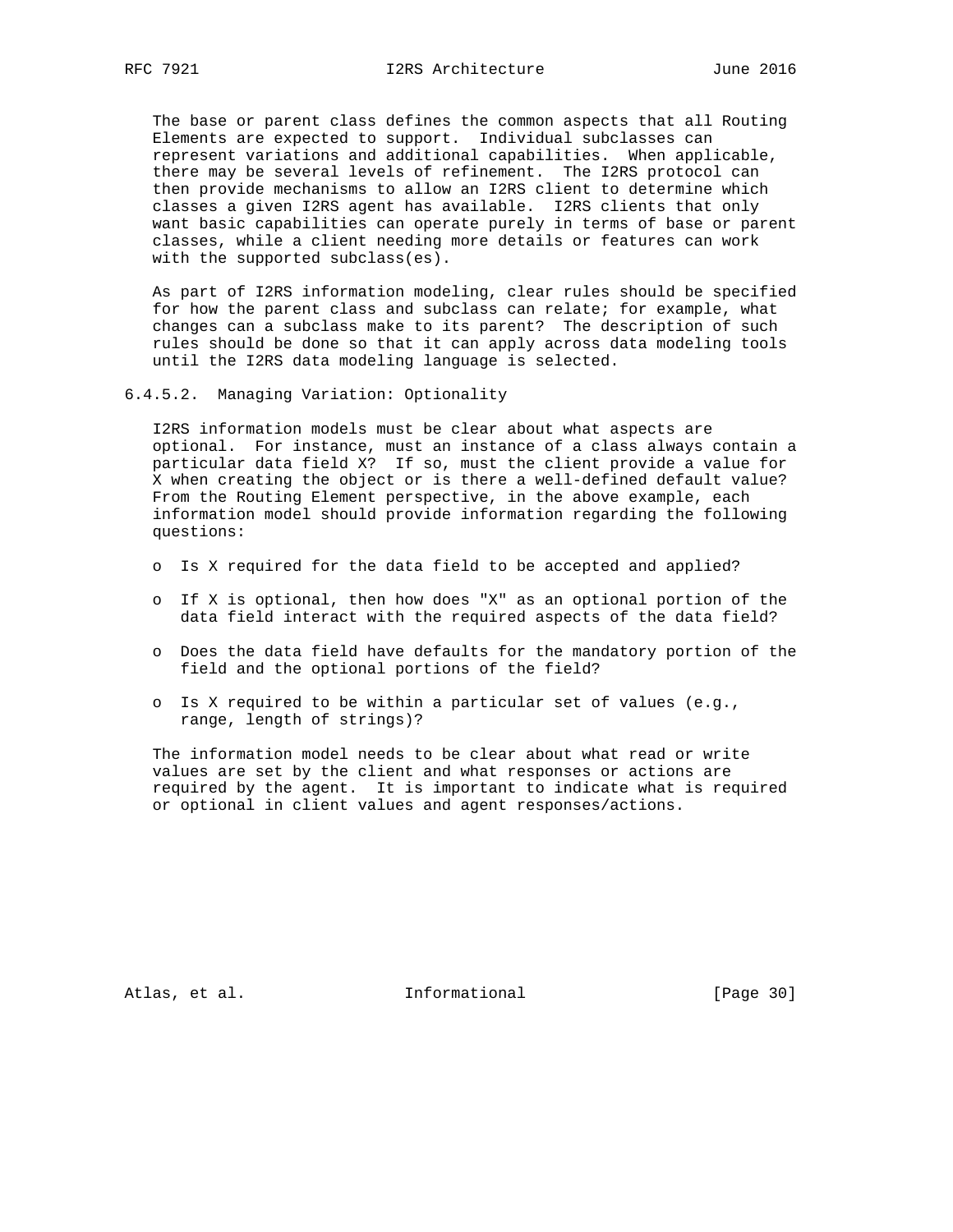# 6.4.5.3. Managing Variation: Templating

 A template is a collection of information to address a problem; it cuts across the notions of class and object instances. A template provides a set of defined values for a set of information fields and can specify a set of values that must be provided to complete the template. Further, a flexible template scheme may allow some of the defined values to be overwritten.

 For instance, assigning traffic to a particular service class might be done by specifying a template queueing with a parameter to indicate Gold, Silver, or Best Effort. The details of how that is carried out are not modeled. This does assume that the necessary templates are made available on the Routing Element via some mechanism other than I2RS. The idea is that by providing suitable templates for tasks that need to be accomplished, with templates implemented differently for different kinds of Routing Elements, the client can easily interact with the Routing Element without concern for the variations that are handled by values included in the template.

 If implementation variation can be exposed in other ways, templates may not be needed. However, templates themselves could be objects referenced in the protocol messages, with Routing Elements being configured with the proper templates to complete the operation. This is a topic for further discussion.

#### 6.4.5.4. Object Relationships

 Objects (in a Routing Element or otherwise) do not exist in isolation. They are related to each other. One of the important things a class definition does is represent the relationships between instances of different classes. These relationships can be very simple or quite complicated. The following sections list the information relationships that the information models need to support.

# 6.4.5.4.1. Initialization

 The simplest relationship is that one object instance is initialized by copying another. For example, one may have an object instance that represents the default setup for a tunnel, and all new tunnels have fields copied from there if they are not set as part of establishment. This is closely related to the templates discussed above, but not identical. Since the relationship is only momentary, it is often not formally represented in modeling but only captured in the semantic description of the default object.

Atlas, et al. 1nformational [Page 31]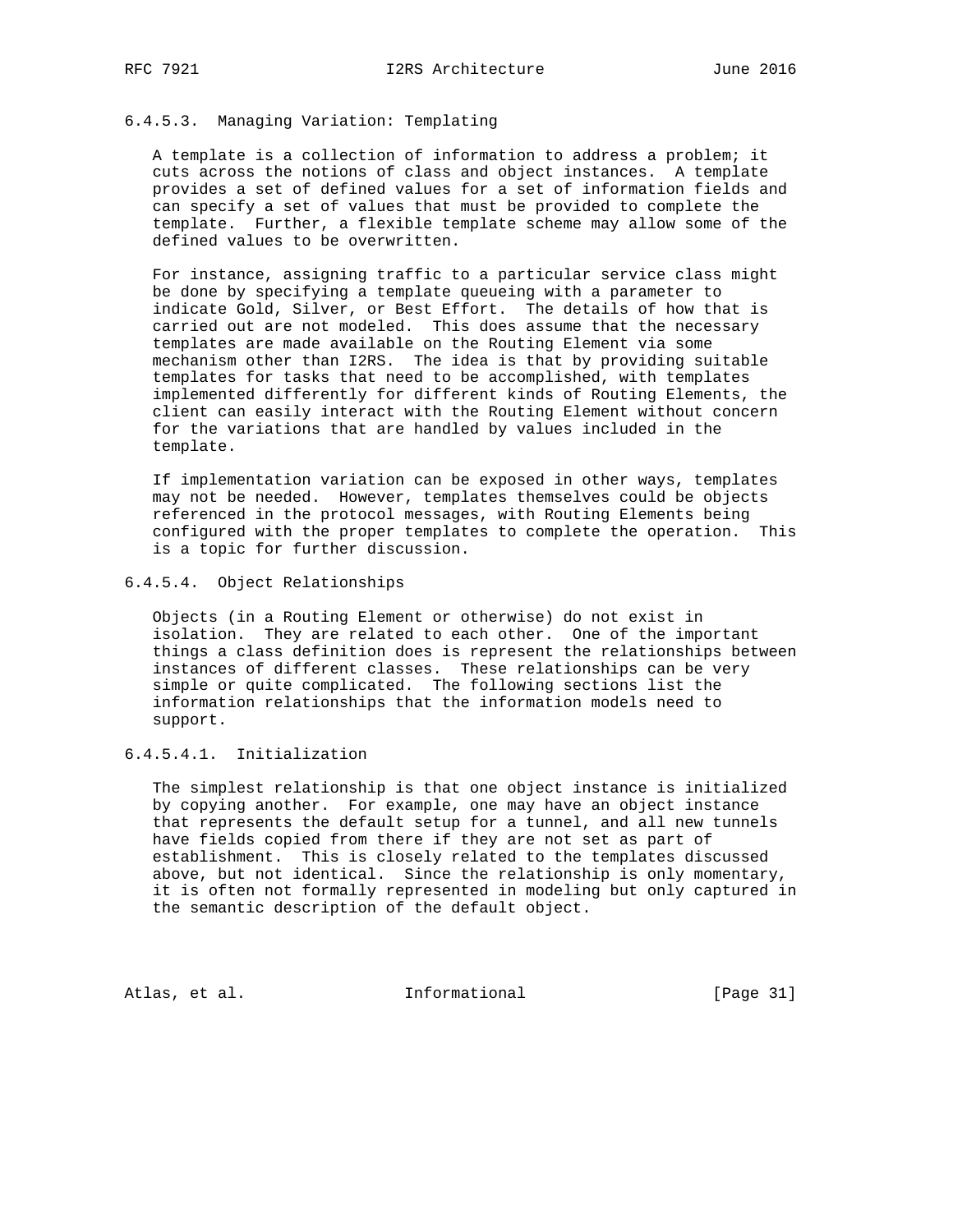# 6.4.5.4.2. Correlation Identification

 Often, it suffices to indicate in one object that it is related to a second object, without having a strong binding between the two. So an identifier is used to represent the relationship. This can be used to allow for late binding or a weak binding that does not even need to exist. A policy name in an object might indicate that if a policy by that name exists, it is to be applied under some circumstance. In modeling, this is often represented by the type of the value.

# 6.4.5.4.3. Object References

 Sometimes the relationship between objects is stronger. A valid ARP entry has to point to the active interface over which it was derived. This is the classic meaning of an object reference in programming. It can be used for relationships like containment or dependence. This is usually represented by an explicit modeling link.

# 6.4.5.4.4. Active References

 There is an even stronger form of coupling between objects if changes in one of the two objects are always to be reflected in the state of the other. For example, if a tunnel has an MTU (maximum transmit unit), and link MTU changes need to immediately propagate to the tunnel MTU, then the tunnel is actively coupled to the link interface. This kind of active state coupling implies some sort of internal bookkeeping to ensure consistency, often conceptualized as a subscription model across objects.

#### 7. I2RS Client Agent Interface

#### 7.1. One Control and Data Exchange Protocol

 This I2RS architecture assumes a data-model-driven protocol where the data models are defined in YANG 1.1 [YANG1.1] and associated YANG based model documents [RFC6991], [RFC7223], [RFC7224], [RFC7277], [RFC7317]. Two of the protocols to be expanded to support the I2RS protocol are NETCONF [RFC6241] and RESTCONF [RESTCONF]. This helps meet the goal of simplicity and thereby enhances deployability. The I2RS protocol may need to use several underlying transports (TCP, SCTP (Stream Control Transport Protocol), DCCP (Datagram Congestion Control Protocol)), with suitable authentication and integrity protection mechanisms. These different transports can support different types of communication (e.g., control, reading, notifications, and information collection) and different sets of

Atlas, et al. 1nformational [Page 32]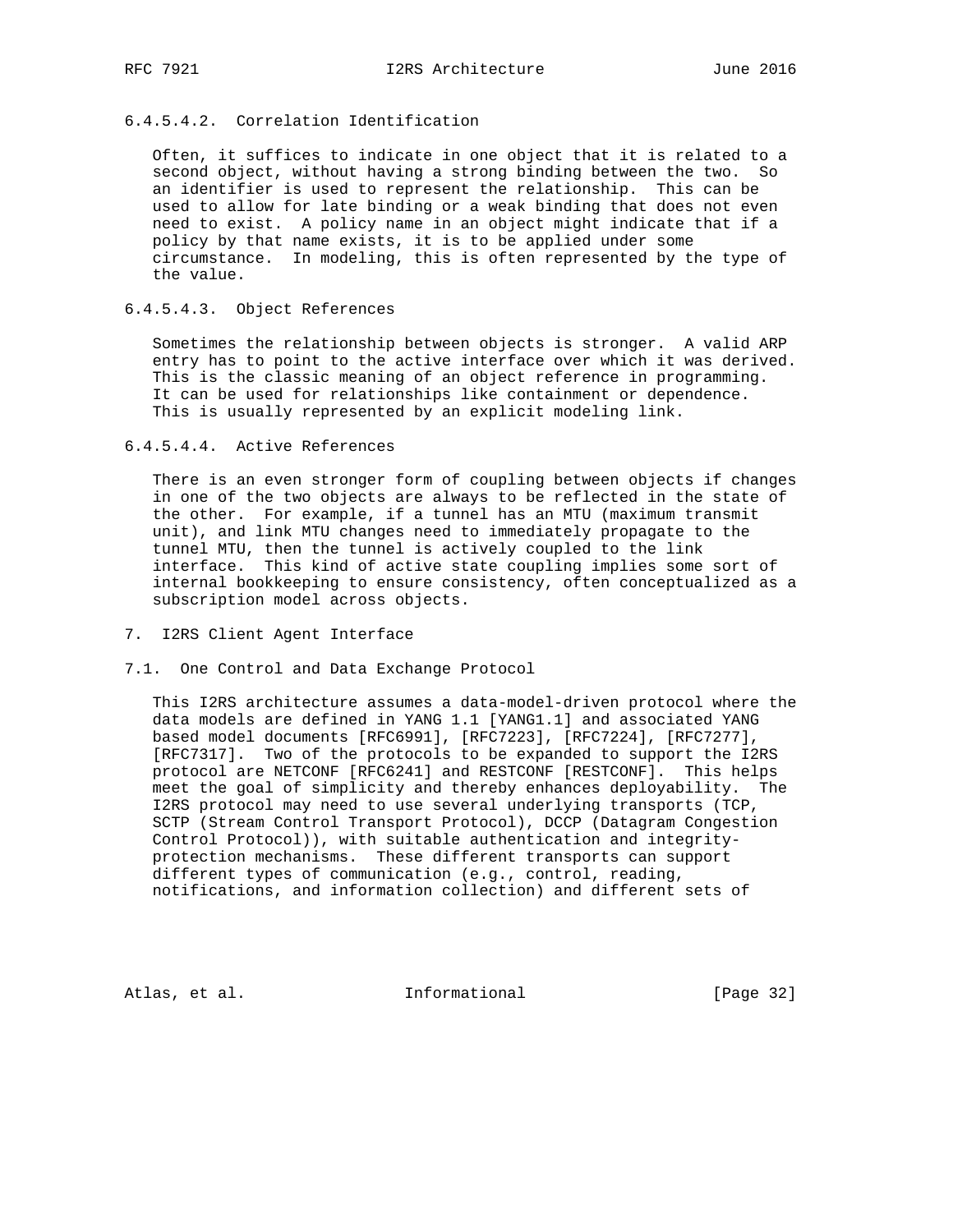data. Whatever transport is used for the data exchange, it must also support suitable congestion-control mechanisms. The transports chosen should be operator and implementor friendly to ease adoption.

 Each version of the I2RS protocol will specify the following: a) which transports may be used by the I2RS protocol, b) which transports are mandatory to implement, and c) which transports are optional to implement.

# 7.2. Communication Channels

 Multiple communication channels and multiple types of communication channels are required. There may be a range of requirements (e.g., confidentiality, reliability), and to support the scaling, there may need to be channels originating from multiple subcomponents of a routing element and/or to multiple parts of an I2RS client. All such communication channels will use the same higher-layer I2RS protocol (which combines secure transport and I2RS contextual information). The use of additional channels for communication will be coordinated between the I2RS client and the I2RS agent using this protocol.

 I2RS protocol communication may be delivered in-band via the routing system's data plane. I2RS protocol communication might be delivered out-of-band via a management interface. Depending on what operations are requested, it is possible for the I2RS protocol communication to cause the in-band communication channels to stop working; this could cause the I2RS agent to become unreachable across that communication channel.

## 7.3. Capability Negotiation

 The support for different protocol capabilities and I2RS services will vary across I2RS clients and Routing Elements supporting I2RS agents. Since each I2RS service is required to include a capability model (see Section 6.4), negotiation at the protocol level can be restricted to protocol specifics and which I2RS services are supported.

 Capability negotiation (such as which transports are supported beyond the minimum required to implement) will clearly be necessary. It is important that such negotiations be kept simple and robust, as such mechanisms are often a source of difficulty in implementation and deployment.

 The protocol capability negotiation can be segmented into the basic version negotiation (required to ensure basic communication), and the more complex capability exchange that can take place within the base protocol mechanisms. In particular, the more complex protocol and

Atlas, et al. 1nformational [Page 33]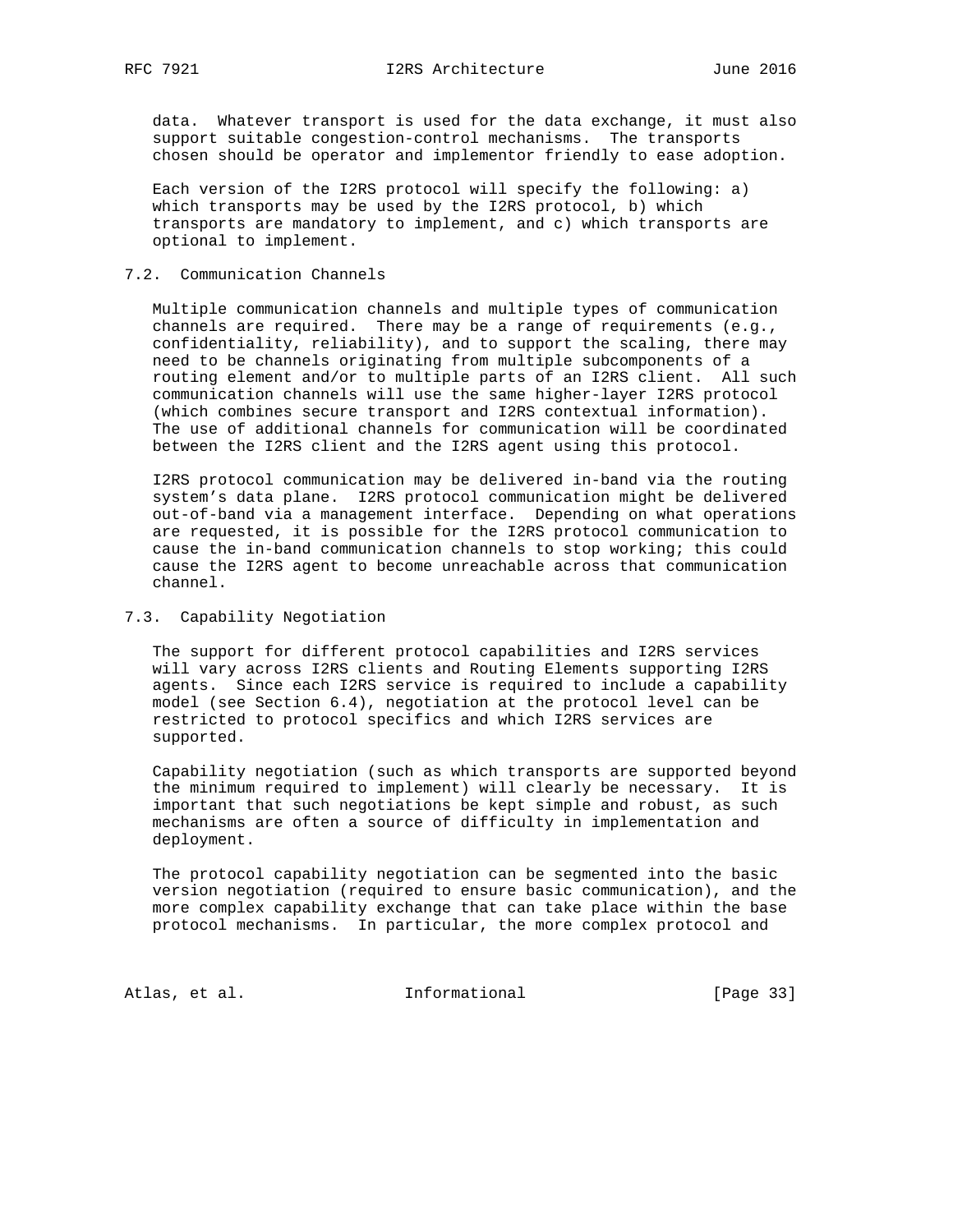mechanism negotiation can be addressed by defining information models for both the I2RS agent and the I2RS client. These information models can describe the various capability options. This can then represent and be used to communicate important information about the agent and the capabilities thereof.

## 7.4. Scope Policy Specifications

 As Sections 4.1 and 4.2 describe, each I2RS client will have a unique identity and may have a secondary identity (see Section 2) to aid in troubleshooting. As Section 4 indicates, all authentication and authorization mechanisms are based on the primary identity, which links to a role with scope policy for reading data, for writing data, and for limiting the resources that can be consumed. The specifications for data scope policy (for read, write, or resources consumption) need to specify the data being controlled by the policy, and acceptable ranges of values for the data.

#### 7.5. Connectivity

 An I2RS client may or may not maintain an active communication channel with an I2RS agent. Therefore, an I2RS agent may need to open a communication channel to the client to communicate previously requested information. The lack of an active communication channel does not imply that the associated I2RS client is non-functional. When communication is required, the I2RS agent or I2RS client can open a new communication channel.

 State held by an I2RS agent that is owned by an I2RS client should not be removed or cleaned up when a client is no longer communicating, even if the agent cannot successfully open a new communication channel to the client.

 For many applications, it may be desirable to clean up state if a network application dies before removing the state it has created. Typically, this is dealt with in terms of network application redundancy. If stronger mechanisms are desired, mechanisms outside of I2RS may allow a supervisory network application to monitor I2RS clients and, based on policy known to the supervisor, clean up state if applications die. More complex mechanisms instantiated in the I2RS agent would add complications to the I2RS protocol and are thus left for future work.

 Some examples of such a mechanism include the following. In one option, the client could request state cleanup if a particular transport session is terminated. The second is to allow state expiration, expressed as a policy associated with the I2RS client's

Atlas, et al. 1nformational [Page 34]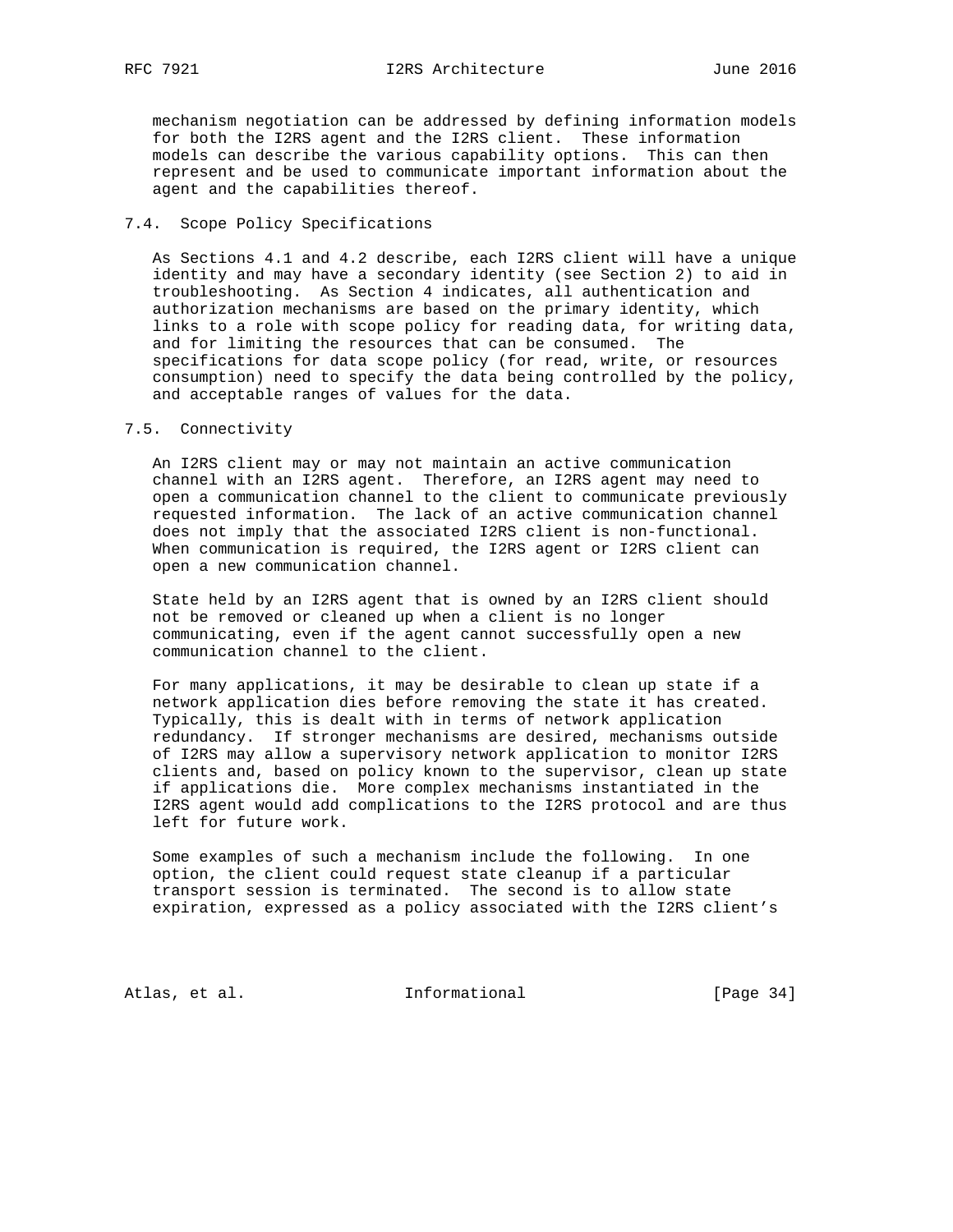role. The state expiration could occur after there has been no successful communication channel to or from the I2RS client for the policy-specified duration.

# 7.6. Notifications

 As with any policy system interacting with the network, the I2RS client needs to be able to receive notifications of changes in network state. Notifications here refer to changes that are unanticipated, represent events outside the control of the systems (such as interface failures on controlled devices), or are sufficiently sparse as to be anomalous in some fashion. A notification may also be due to a regular event.

 Such events may be of interest to multiple I2RS clients controlling data handled by an I2RS agent and to multiple other I2RS clients that are collecting information without exerting control. The architecture therefore requires that it be practical for I2RS clients to register for a range of notifications and for the I2RS agents to send notifications to a number of clients. The I2RS client should be able to filter the specific notifications that will be received; the specific types of events and filtering operations can vary by information model and need to be specified as part of the information model.

 The I2RS information model needs to include representation of these events. As discussed earlier, the capability information in the model will allow I2RS clients to understand which events a given I2RS agent is capable of generating.

 For performance and scaling by the I2RS client and general information confidentiality, an I2RS client needs to be able to register for just the events it is interested in. It is also possible that I2RS might provide a stream of notifications via a publish/subscribe mechanism that is not amenable to having the I2RS agent do the filtering.

# 7.7. Information Collection

 One of the other important aspects of I2RS is that it is intended to simplify collecting information about the state of network elements. This includes both getting a snapshot of a large amount of data about the current state of the network element and subscribing to a feed of the ongoing changes to the set of data or a subset thereof. This is considered architecturally separate from notifications due to the differences in information rate and total volume.

Atlas, et al. 1nformational [Page 35]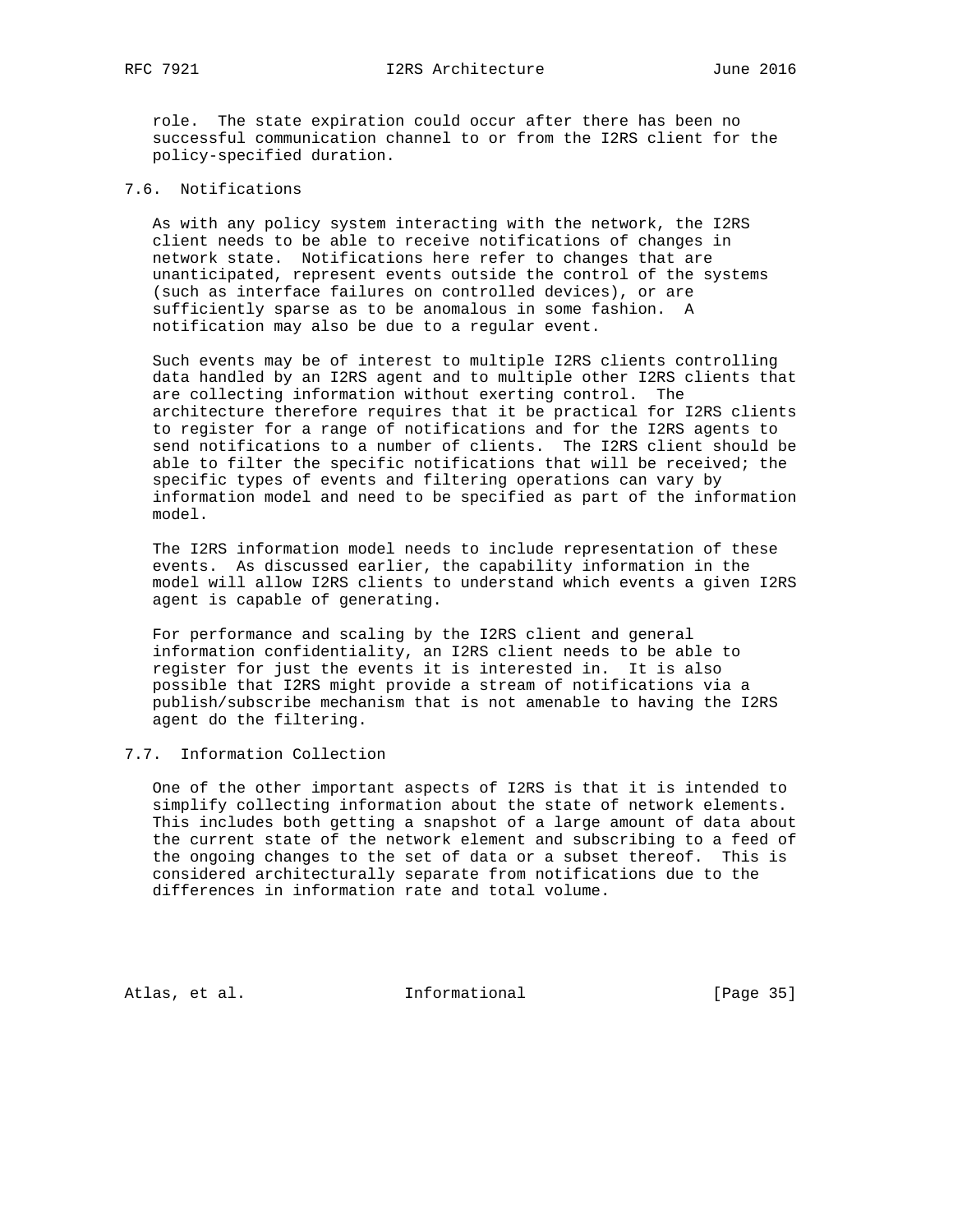# 7.8. Multi-headed Control

 As described earlier, an I2RS agent interacts with multiple I2RS clients who are actively controlling the network element. From an architecture and design perspective, the assumption is that by means outside of this system, the data to be manipulated within the network element is appropriately partitioned so that any given piece of information is only being manipulated by a single I2RS client.

 Nonetheless, unexpected interactions happen, and two (or more) I2RS clients may attempt to manipulate the same piece of data. This is considered an error case. This architecture does not attempt to determine what the right state of data should be when such a collision happens. Rather, the architecture mandates that there be decidable means by which I2RS agents handle the collisions. The mechanism for ensuring predictability is to have a simple priority associated with each I2RS client, and the highest priority change remains in effect. In the case of priority ties, the first I2RS client whose attribution is associated with the data will keep control.

 In order for this approach to multi-headed control to be useful for I2RS clients, it is necessary that an I2RS client can register to receive notifications about changes made to writeable data, whose state is of specific interest to that I2RS client. This is included in the I2RS event mechanisms. This also needs to apply to changes made by CLI/NETCONF/SNMP within the write scope of the I2RS agent, as the same priority mechanism (even if it is "CLI always wins") applies there. The I2RS client may then respond to the situation as it sees fit.

#### 7.9. Transactions

 In the interest of simplicity, the I2RS architecture does not include multi-message atomicity and rollback mechanisms. Rather, it includes a small range of error handling for a set of operations included in a single message. An I2RS client may indicate one of the following three methods of error handling for a given message with multiple operations that it sends to an I2RS agent:

 Perform all or none: This traditional SNMP semantic indicates that the I2RS agent will keep enough state when handling a single message to roll back the operations within that message. Either all the operations will succeed, or none of them will be applied, and an error message will report the single failure that caused them not to be applied. This is useful when there are, for example, mutual dependencies across operations in the message.

Atlas, et al. 1nformational [Page 36]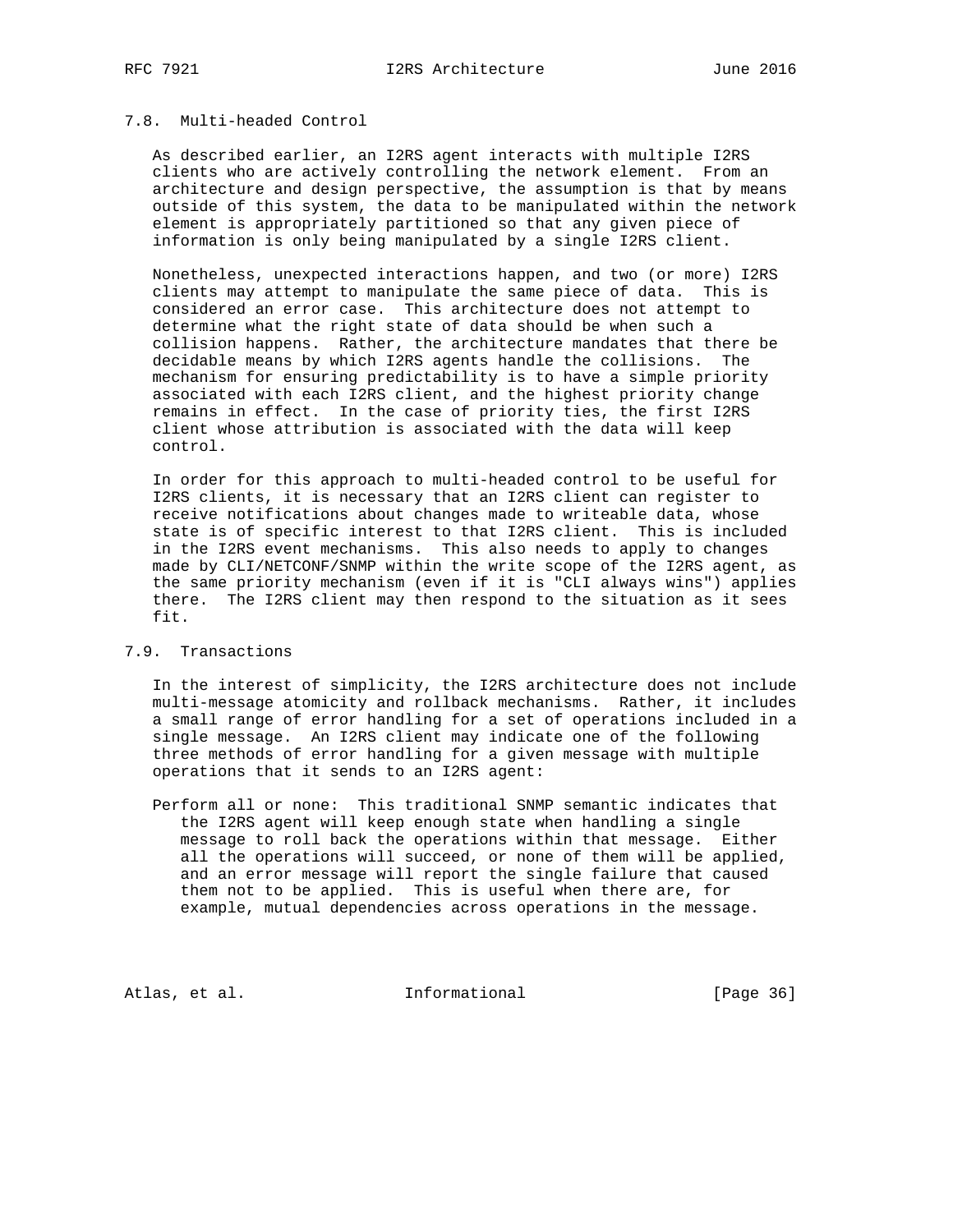- Perform until error: In this case, the operations in the message are applied in the specified order. When an error occurs, no further operations are applied, and an error is returned indicating the failure. This is useful if there are dependencies among the operations and they can be topologically sorted.
- Perform all storing errors: In this case, the I2RS agent will attempt to perform all the operations in the message and will return error indications for each one that fails. This is useful when there is no dependency across the operation or when the I2RS client would prefer to sort out the effect of errors on its own.

 In the interest of robustness and clarity of protocol state, the protocol will include an explicit reply to modification or write operations even when they fully succeed.

8. Operational and Manageability Considerations

 In order to facilitate troubleshooting of routing elements implementing I2RS agents, the routing elements should provide for a mechanism to show actively provisioned I2RS state and other I2RS agent internal information. Note that this information may contain highly sensitive material subject to the security considerations of any data models implemented by that agent and thus must be protected according to those considerations. Preferably, this mechanism should use a different privileged means other than simply connecting as an I2RS client to learn the data. Using a different mechanism should improve traceability and failure management.

 Manageability plays a key aspect in I2RS. Some initial examples include:

- Resource Limitations: Using I2RS, applications can consume resources, whether those be operations in a time frame, entries in the RIB, stored operations to be triggered, etc. The ability to set resource limits based upon authorization is important.
- Configuration Interactions: The interaction of state installed via I2RS and via a router's configuration needs to be clearly defined. As described in this architecture, a simple priority that is configured is used to provide sufficient policy flexibility.
- Traceability of Interactions: The ability to trace the interactions of the requests received by the I2RS agent's and actions taken by the I2RS agents is needed so that operations can monitor I2RS agents during deployment, and troubleshoot software or network problems.

Atlas, et al. 1nformational [Page 37]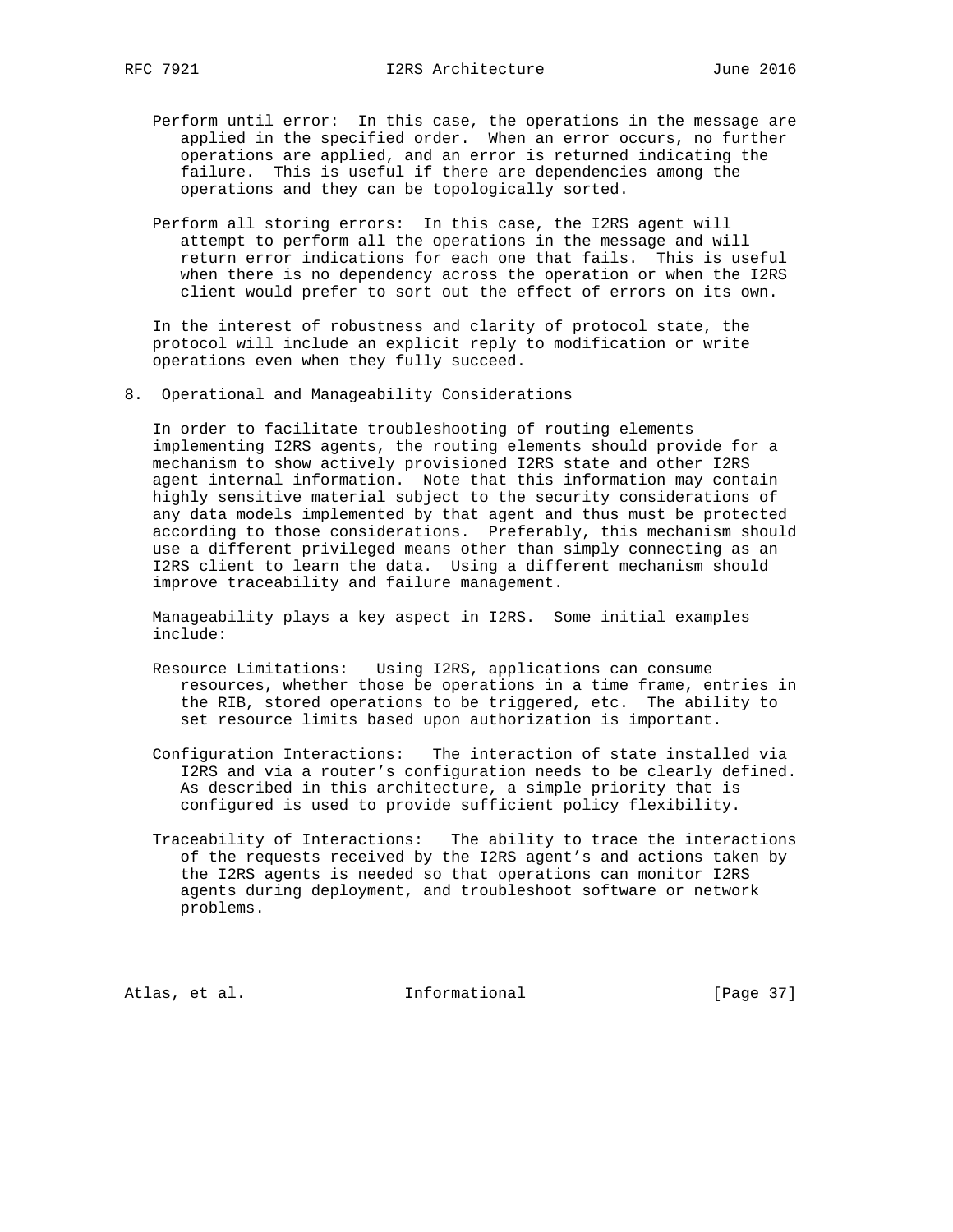- Notification Subscription Service: The ability for an I2RS client to subscribe to a notification stream pushed from the I2RS agent (rather than having I2RS client poll the I2RS agent) provides a more scalable notification handling for the I2RS agent-client interactions.
- 9. References
- 9.1. Normative References
	- [RFC2119] Bradner, S., "Key words for use in RFCs to Indicate Requirement Levels", BCP 14, RFC 2119, DOI 10.17487/RFC2119, March 1997, <http://www.rfc-editor.org/info/rfc2119>.
	- [RFC7920] Atlas, A., Ed., Nadeau, T., Ed., and D. Ward, "Problem Statement for the Interface to the Routing System", RFC 7920, DOI 10.17487/RFC7920, June 2016, <http://www.rfc-editor.org/info/rfc7920>.
- 9.2. Informative References
	- [I2RS-ENV-SEC]

 Migault, D., Ed., Halpern, J., and S. Hares, "I2RS Environment Security Requirements", Work in Progress, draft-ietf-i2rs-security-environment-reqs-01, April 2016.

- [I2RS-PROT-SEC] Hares, S., Migault, D., and J. Halpern, "I2RS Security Related Requirements", Work in Progress, draft-ietf-i2rs protocol-security-requirements-06, May 2016.
- [RESTCONF] Bierman, A., Bjorklund, M., and K. Watsen, "RESTCONF Protocol", Work in Progress, draft-ietf-netconf restconf-14, June 2016.
- [RFC6241] Enns, R., Ed., Bjorklund, M., Ed., Schoenwaelder, J., Ed., and A. Bierman, Ed., "Network Configuration Protocol (NETCONF)", RFC 6241, DOI 10.17487/RFC6241, June 2011, <http://www.rfc-editor.org/info/rfc6241>.
	- [RFC6536] Bierman, A. and M. Bjorklund, "Network Configuration Protocol (NETCONF) Access Control Model", RFC 6536, DOI 10.17487/RFC6536, March 2012, <http://www.rfc-editor.org/info/rfc6536>.

Atlas, et al. Informational [Page 38]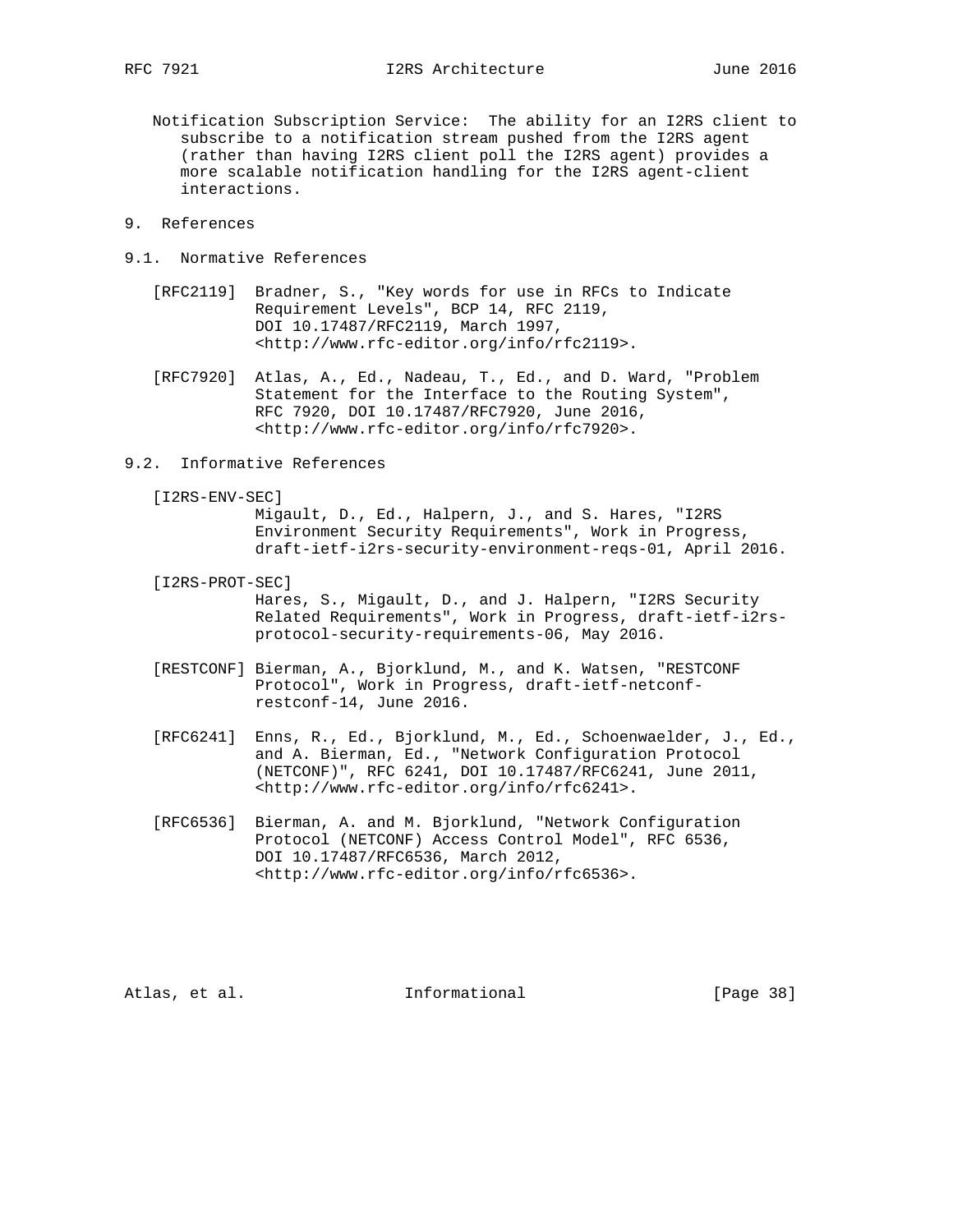- [RFC6991] Schoenwaelder, J., Ed., "Common YANG Data Types", RFC 6991, DOI 10.17487/RFC6991, July 2013, <http://www.rfc-editor.org/info/rfc6991>.
- [RFC7223] Bjorklund, M., "A YANG Data Model for Interface Management", RFC 7223, DOI 10.17487/RFC7223, May 2014, <http://www.rfc-editor.org/info/rfc7223>.
- [RFC7224] Bjorklund, M., "IANA Interface Type YANG Module", RFC 7224, DOI 10.17487/RFC7224, May 2014, <http://www.rfc-editor.org/info/rfc7224>.
- [RFC7277] Bjorklund, M., "A YANG Data Model for IP Management", RFC 7277, DOI 10.17487/RFC7277, June 2014, <http://www.rfc-editor.org/info/rfc7277>.
- [RFC7317] Bierman, A. and M. Bjorklund, "A YANG Data Model for System Management", RFC 7317, DOI 10.17487/RFC7317, August 2014, <http://www.rfc-editor.org/info/rfc7317>.
- [RFC7752] Gredler, H., Ed., Medved, J., Previdi, S., Farrel, A., and S. Ray, "North-Bound Distribution of Link-State and Traffic Engineering (TE) Information Using BGP", RFC 7752, DOI 10.17487/RFC7752, March 2016, <http://www.rfc-editor.org/info/rfc7752>.
- [YANG1.1] Bjorklund, M., Ed., "The YANG 1.1 Data Modeling Language", Work in Progress, draft-ietf-netmod-rfc6020bis-14, June 2016.

#### Acknowledgements

 Significant portions of this draft came from "Interface to the Routing System Framework" (February 2013) and "A Policy Framework for the Interface to the Routing System" (February 2013).

 The authors would like to thank Nitin Bahadur, Shane Amante, Ed Crabbe, Ken Gray, Carlos Pignataro, Wes George, Ron Bonica, Joe Clarke, Juergen Schoenwalder, Jeff Haas, Jamal Hadi Salim, Scott Brim, Thomas Narten, Dean Bogdanovic, Tom Petch, Robert Raszuk, Sriganesh Kini, John Mattsson, Nancy Cam-Winget, DaCheng Zhang, Qin Wu, Ahmed Abro, Salman Asadullah, Eric Yu, Deborah Brungard, Russ Housley, Russ White, Charlie Kaufman, Benoit Claise, Spencer Dawkins, and Stephen Farrell for their suggestions and review.

Atlas, et al. 1nformational [Page 39]